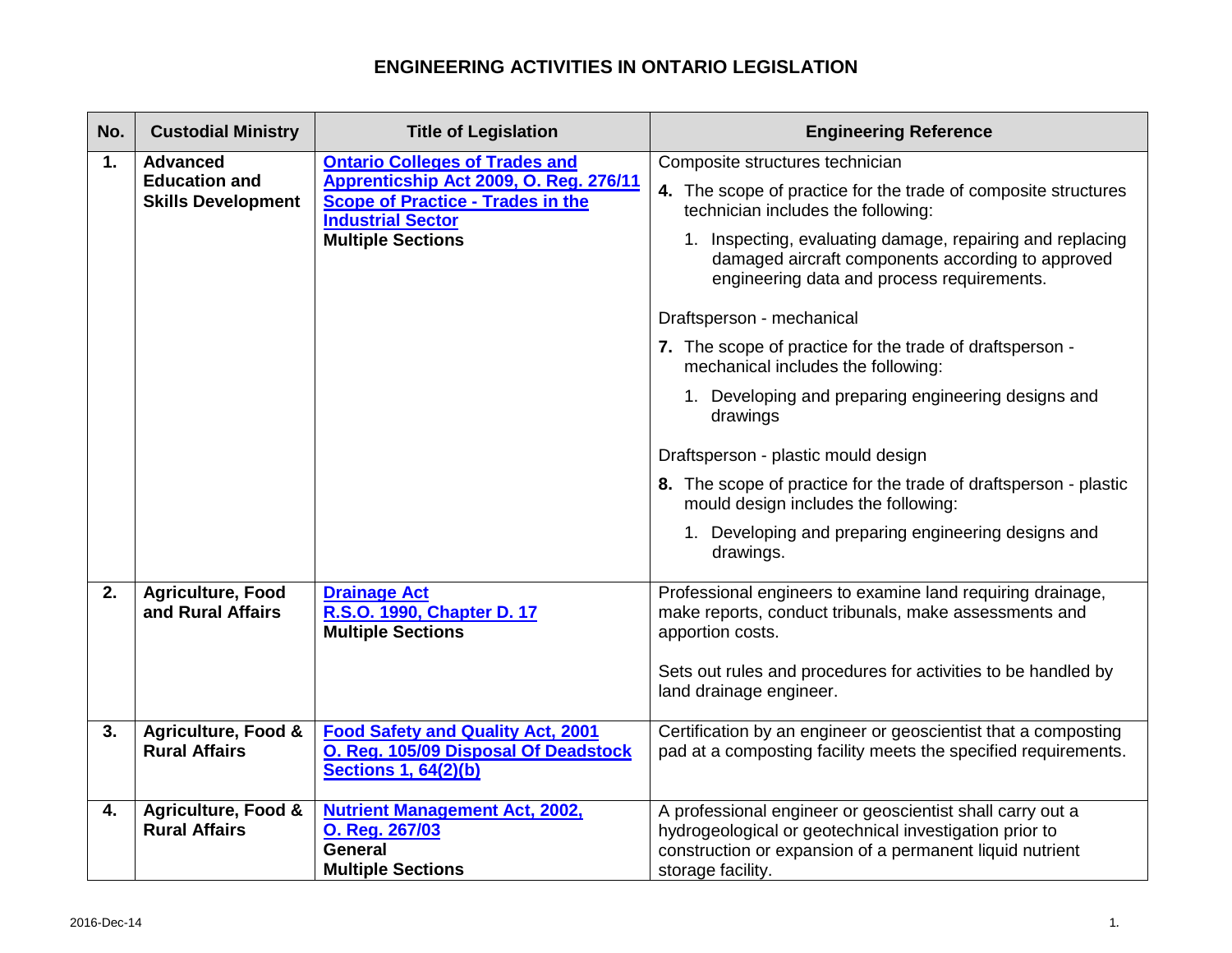| No.            | <b>Custodial Ministry</b>                                                                       | <b>Title of Legislation</b>                                                                                                                                                | <b>Engineering Reference</b>                                                                                                                                                                                                                        |
|----------------|-------------------------------------------------------------------------------------------------|----------------------------------------------------------------------------------------------------------------------------------------------------------------------------|-----------------------------------------------------------------------------------------------------------------------------------------------------------------------------------------------------------------------------------------------------|
|                |                                                                                                 |                                                                                                                                                                            | All new or expanded nutrient storage facilities shall be<br>designed by professional engineers.                                                                                                                                                     |
| 5 <sub>1</sub> | Agriculture, Food,<br>and Rural Affairs                                                         | <b>Nutrient Management Act, 2016</b><br><b>Greenhouse Nutrient Feedwater,</b><br>O. Reg. 300/14<br><b>Multiple Sections</b>                                                | "Professional engineer" has the same meaning as in<br>subsection 1 (1) of the general regulation; ("ingénieur")".<br>Many references and requirements for engineers.                                                                                |
| 6.             | Agriculture, Food,<br>and Rural Affairs                                                         | <b>Agricultural and Horticultural</b><br>Organizations Act, R.S.O. 1990,<br>Reg. 17 Names<br>Section 1(3)                                                                  | Agricultural and horticultural organizations cannot use<br>"engineer" or "engineering" in their names, excepting consent<br>from PEO.                                                                                                               |
| 7.             | <b>Attorney General</b>                                                                         | <b>Architects Act</b><br>R.S.O. 1990, Chapter A. 26<br><b>Multiple Sections</b><br>R.R.O. 1990, Regulation 27<br>Amended to O. Reg. 259/05<br>General<br><b>Section 50</b> | Division of services between architects and engineers<br>[equivalent to sections 12(4)-(6) of the Professional Engineers<br>Act.                                                                                                                    |
| 8.             | <b>Attorney General</b>                                                                         | <b>Construction Lien Act</b><br>R.S.O. 1990, Chapter C. 30<br>Section 67(4)                                                                                                | Professional engineers included as "payment certifiers".<br>Courts resolving lien claims may obtain assistance from<br>professional engineers (among others).                                                                                       |
| 9.             | <b>Community and</b><br><b>Social Services/</b><br><b>Children and Youth</b><br><b>Services</b> | <b>Child and Family Services Act</b><br>R.R.O. 1990, Reg. 70 General<br>Amended To O. Reg. 77/02<br><b>Multiple Sections</b>                                               | Actual capital cost for grant application shall include cost for<br>engineering services.<br>Payments from grants for building projects will only be made<br>after a professional engineer or architect certifies that the<br>project is completed. |
| 10.            | <b>Community and</b><br><b>Social Services</b>                                                  | <b>Elderly Persons Centres Act</b><br>R.R.O. 1990, Reg. 314 General<br>Amended to O. Reg. 148/99                                                                           | Actual cost for grant application shall include cost for<br>engineering services.                                                                                                                                                                   |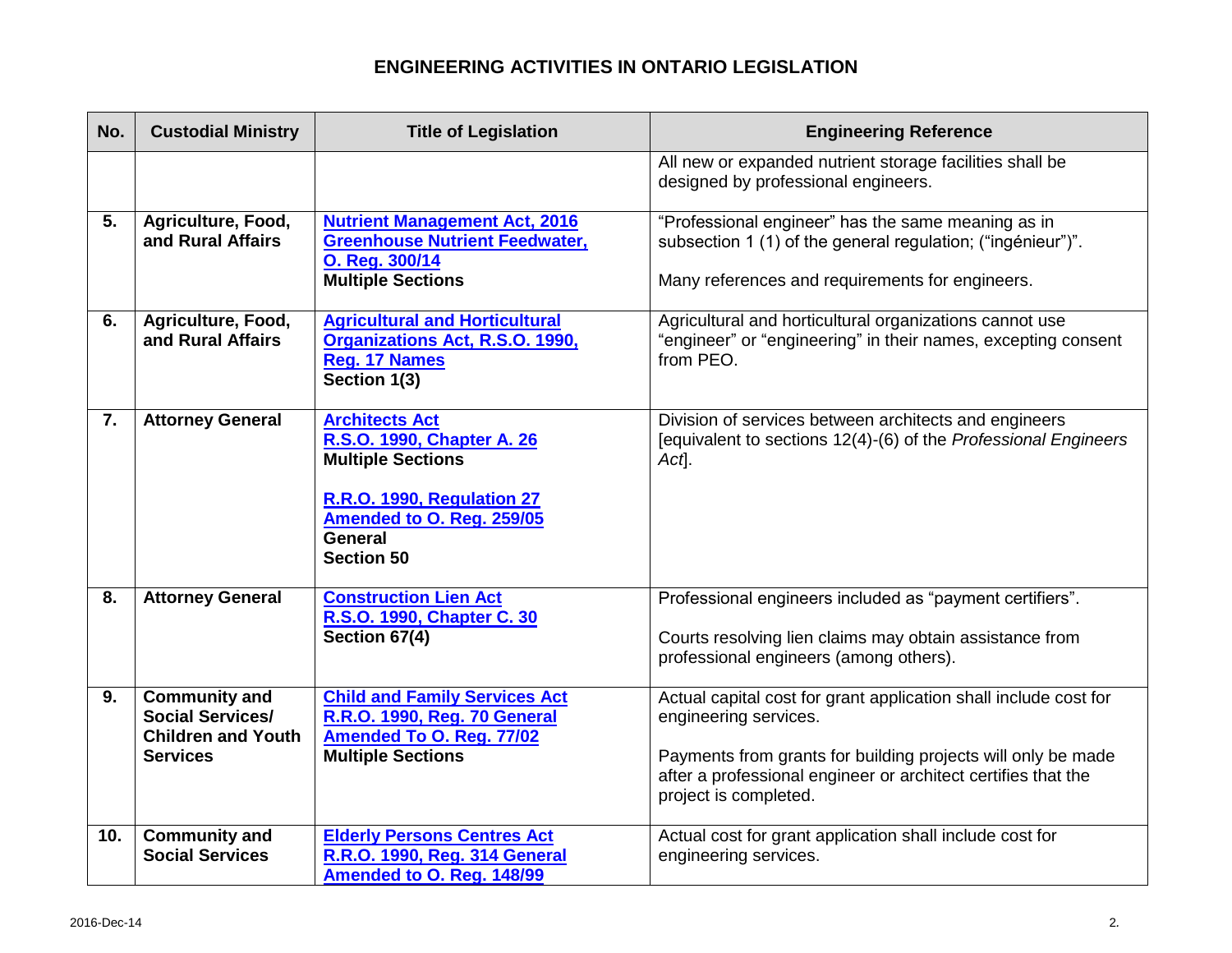| No. | <b>Custodial Ministry</b>                 | <b>Title of Legislation</b>                                                                                                                         | <b>Engineering Reference</b>                                                                                                                                                                                          |
|-----|-------------------------------------------|-----------------------------------------------------------------------------------------------------------------------------------------------------|-----------------------------------------------------------------------------------------------------------------------------------------------------------------------------------------------------------------------|
|     |                                           | <b>Multiple Sections</b>                                                                                                                            | Payments from grants for building projects will only be made<br>after a professional engineer or architect certifies that the<br>project is completed.                                                                |
| 11. | <b>Community Safety</b><br>& Correctional | <b>Fire Protection and Prevention Act,</b><br>1997                                                                                                  | Fire code requirements for use of "good engineering practice".                                                                                                                                                        |
|     | <b>Services</b>                           | O. Reg. 213/07 Fire Code<br><b>Multiple Sections</b>                                                                                                | Life Safety Study shall be signed and sealed by a professional<br>engineer or architect.                                                                                                                              |
|     |                                           |                                                                                                                                                     | Compliance equivalency.                                                                                                                                                                                               |
|     |                                           |                                                                                                                                                     | Alternative solutions.                                                                                                                                                                                                |
| 12. | Economic<br>Development and<br>Growth     | <b>Infrastructure For Jobs And Prosperity</b><br>Act, 2015<br>Sections 8(1), (2) and (4)                                                            | Professional engineers must be involved in infrastructure<br>projects that meet or exceed prescribed construction costs.                                                                                              |
| 13. | <b>Education</b>                          | <b>Education Act</b><br>R.R.O. 1990, Reg. 309 Supervisory<br><b>Officers</b><br>Amended to O. Reg. 189/04<br>Section 1(1), 2(1)3(ii), 4(a)          | Includes professional engineer licence as acceptable<br>qualification for the Business Supervisory Officer's Certificate<br>(requirement for management position in a school board).                                  |
| 14. | <b>Education</b>                          | <b>Child Care and Early Years Act, 2014</b><br><b>Funding, Cost Sharing and Financial</b><br>Assistance, O. Reg. 138/15                             | "Professional engineer" means a professional engineer who is<br>a member in good standing of the Association of Professional<br>Engineers of the Province of Ontario; ("ingénieur").                                  |
| 15. | <b>Energy</b>                             | <b>Electricity Act, 1998</b><br>O. Reg. 570/05<br><b>Licensing of Electrical Contractors</b><br>and Master Electricians<br><b>Multiple Sections</b> | Professional engineers with at least three years' experience<br>working for an electrical contractor are eligible for a master<br>electrician's licence (i.e. can be the owner of an electrical<br>contracting firm). |
| 16. | <b>Energy</b>                             | <b>Electricity Act</b><br>O. Reg. 438/07<br><b>Product Safety</b><br>Section 2(2)                                                                   | Deemed approvals by the Electrical Safety Authority by<br>accepting reports or other evidence of testing from a<br>professional engineer.                                                                             |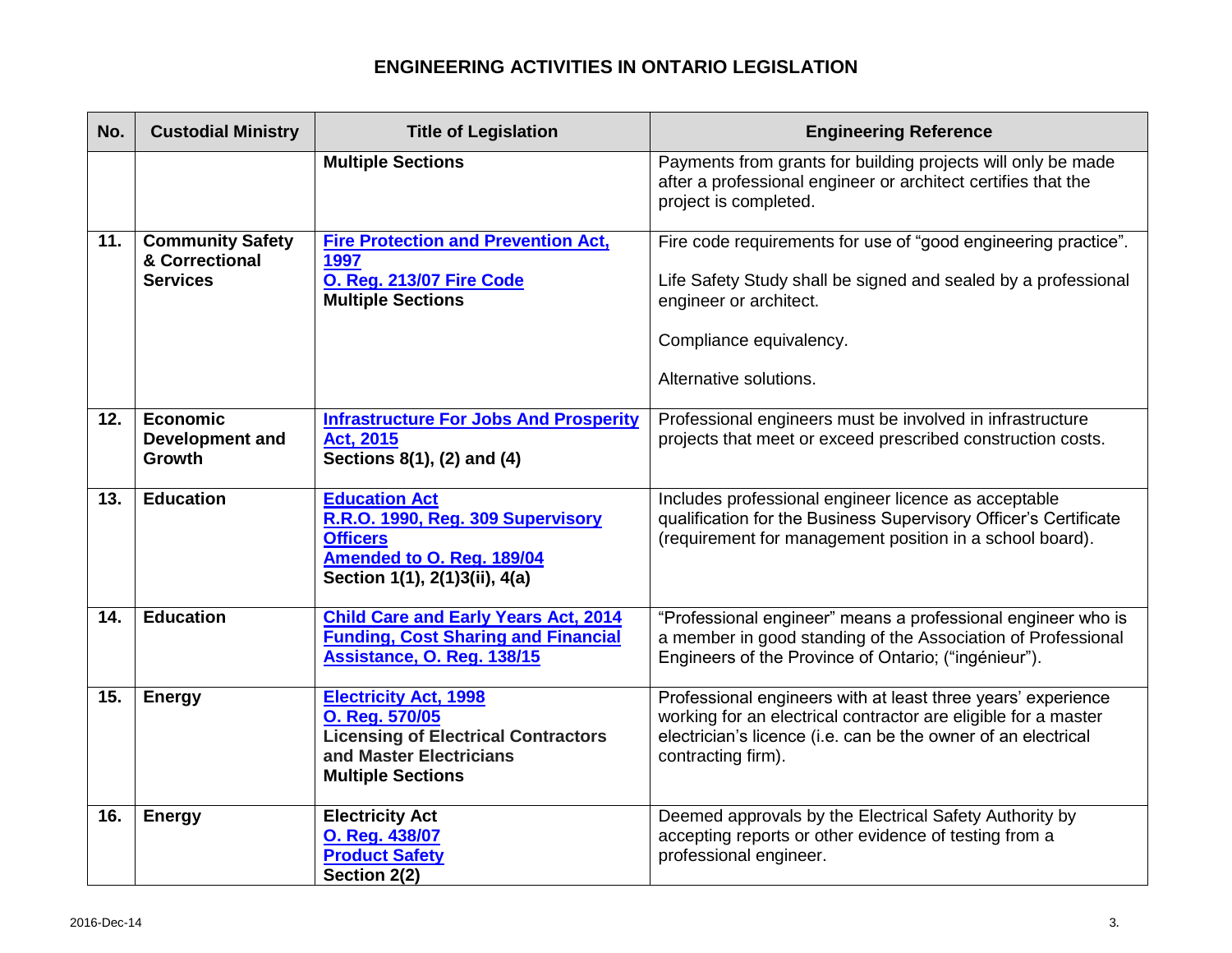| No. | <b>Custodial Ministry</b>                       | <b>Title of Legislation</b>                                                                                                                                                                                                                           | <b>Engineering Reference</b>                                                                                                                                                                                                                                                                                                                     |
|-----|-------------------------------------------------|-------------------------------------------------------------------------------------------------------------------------------------------------------------------------------------------------------------------------------------------------------|--------------------------------------------------------------------------------------------------------------------------------------------------------------------------------------------------------------------------------------------------------------------------------------------------------------------------------------------------|
| 17. | <b>Energy</b>                                   | <b>Electricity Act</b><br><b>Electrical Distribution Safety</b><br>O. Reg. 22/04<br><b>Sections 7-9, 11, 14</b>                                                                                                                                       | "Professional engineer" means a person who holds a licence or<br>a temporary licence under the Professional Engineers Act.                                                                                                                                                                                                                       |
| 18. | <b>Environment and</b><br><b>Climate Change</b> | <b>Endangered Species Act, 2007,</b><br>O. Reg. 242/08<br><b>General</b><br>Section 23.1(5)8.                                                                                                                                                         | Sediment control fencing or other erosion prevention measures<br>for redside dace must be inspected by qualified inspectors or<br>professional engineers.                                                                                                                                                                                        |
| 19. | <b>Environment and</b><br><b>Climate Change</b> | <b>Environmental Assessment Act</b><br>R.S.O. 1990, Reg. 334<br><b>General Section 5(1.1)</b>                                                                                                                                                         | Estimate of the cost of an undertaking prepared by an<br>engineer, architect, official, planner or construction contractor.                                                                                                                                                                                                                      |
| 20. | <b>Environment and</b><br><b>Climate Change</b> | <b>Environmental Assessment Act</b><br>R.S.O. 1990<br>O. Reg. 345/93<br><b>Designation And Exemption - Private</b><br><b>Sector Developers</b><br><b>Section 4</b>                                                                                    | Regulation does not apply before November 30, 1993 if plans<br>and documents are submitted to the municipal engineer.                                                                                                                                                                                                                            |
| 21. | <b>Environment and</b><br><b>Climate Change</b> | <b>Environmental Protection Act</b><br>O. Reg. 232/98<br><b>Landfill Sites</b><br><b>Multiple Sections</b><br>(Note: Environmental Protection Act has<br>a paramouncy clause over other<br>legislation, including the Professional<br>Engineers Act). | The report of a suitably qualified geotechnical engineer must<br>confirm that there is no evident cracking in the constructed liner<br>or significant occurrence of clods, stones.<br>References to estimating service life of "engineered facilities".<br>Geotechnical engineer must provide report for compacted clay<br>liners for landfills. |
| 22. | <b>Environment and</b><br><b>Climate Change</b> | <b>Environmental Protection Act</b><br>O. Reg. 359/09<br><b>Renewable Energy Approvals</b><br>Section 1(1)                                                                                                                                            | Hydrogeological assessment report by a professional engineer,<br>professional geoscientist or a persons working under their<br>supervision.                                                                                                                                                                                                      |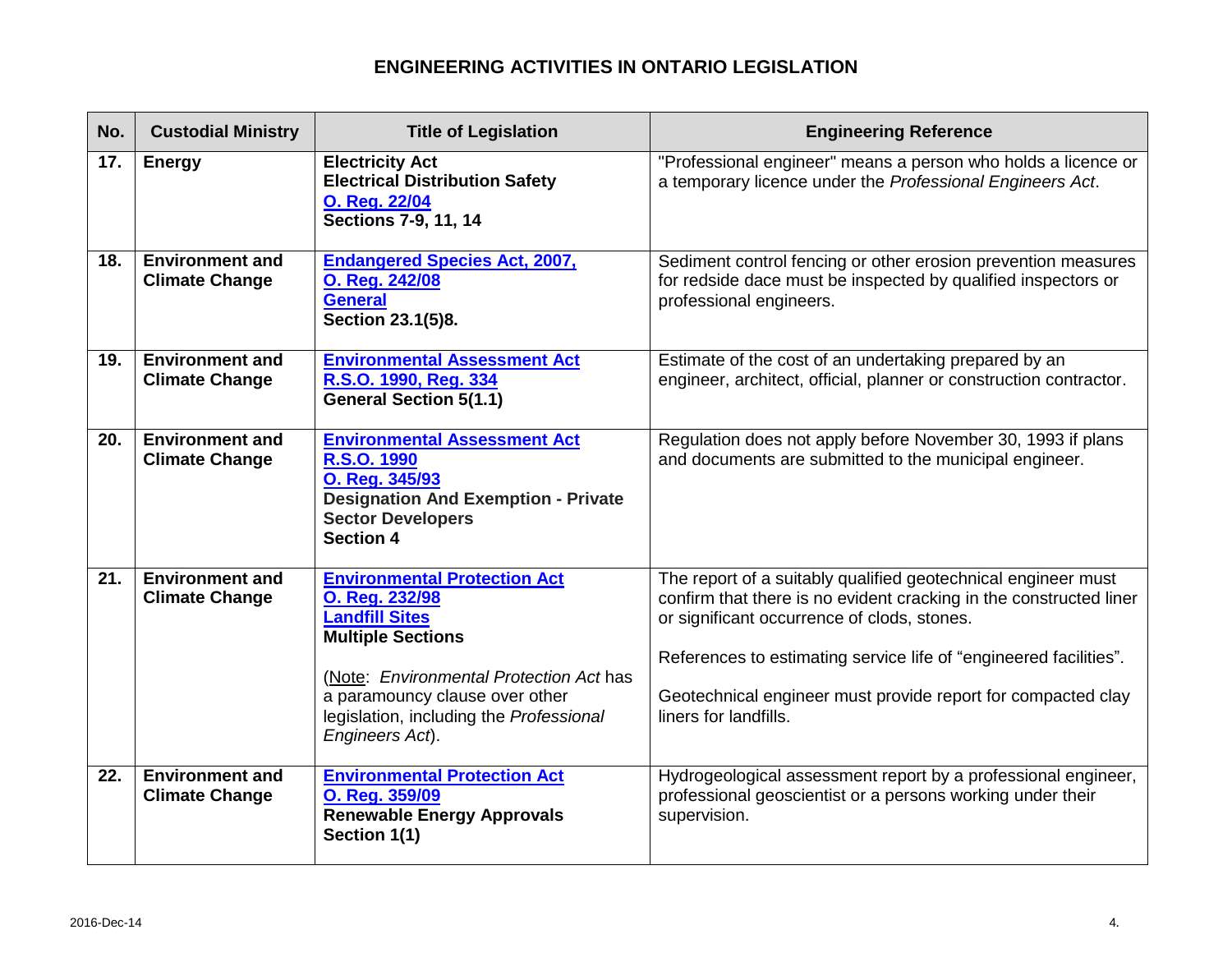| No. | <b>Custodial Ministry</b>                       | <b>Title of Legislation</b>                                                                                                                                                                                                                                                                                                                                                                                                                                                                                                                                                                                                                                                      | <b>Engineering Reference</b>                                                                                                                                                      |
|-----|-------------------------------------------------|----------------------------------------------------------------------------------------------------------------------------------------------------------------------------------------------------------------------------------------------------------------------------------------------------------------------------------------------------------------------------------------------------------------------------------------------------------------------------------------------------------------------------------------------------------------------------------------------------------------------------------------------------------------------------------|-----------------------------------------------------------------------------------------------------------------------------------------------------------------------------------|
|     |                                                 |                                                                                                                                                                                                                                                                                                                                                                                                                                                                                                                                                                                                                                                                                  | "Professional engineer" means a person who holds a licence,<br>limited licence or temporary licence under the Professional<br><b>Engineers Act.</b>                               |
| 23. | <b>Environment and</b><br><b>Climate Change</b> | <b>Environmental Protection Act</b><br>O. Reg. 194/05<br><b>Industry Emissions - Nitrogen Oxides</b><br>and Sulphur Dioxide<br>Sections 17(8)(a), 32(8)(a)                                                                                                                                                                                                                                                                                                                                                                                                                                                                                                                       | Determination of intensity rate for industrial gaseous emissions<br>and evaluation of new and replaced technology shall be<br>evaluated and certified by a professional engineer. |
| 24. | <b>Environment and</b><br><b>Climate Change</b> | <b>Environmental Protection Act</b><br><b>Effluent Monitoring and Effluent Limits</b><br>O. Reg. 537/93 - Petroleum Sector, Ss.<br>3(3), (4)<br>O. Reg. 760/93, Pulp And Paper Sector,<br>$Ss.27(7)$ , (8)<br>O.Reg. 560/94, Mining Sector,<br>Ss.31(9),(10)<br>O.Reg. 561/94, Industrial Minerals<br>Sector, Ss. 30(8), (9)<br>O.Reg. 562/94, Metal Casting Sector,<br>Ss. 27(7),(8)<br>O. Reg. 63/95, Organic Chemical<br>Manufacturing Sector, Ss. 34(12),(13)<br>O.Reg. 64/95 Inorganic Chemical<br>Sector, Ss. 34(12), (13)<br>O.Reg. 214/95, Iron And Steel<br>Manufacturing Sector, Ss. 33(9),(10)<br>O.Reg. 215/95 Electric Power<br>Generation Sector, Ss. 28(14), (15) | Determine by calibration or confirm by means of a certified<br>report of a registered professional engineer of the Province of<br>Ontario.                                        |
| 25. | <b>Environment and</b><br><b>Climate Change</b> | <b>Environmental Protection Act</b><br>O. Reg. 98/12, Ground Source Heat<br><u>Pumps, Ss. 3(3), (4)</u>                                                                                                                                                                                                                                                                                                                                                                                                                                                                                                                                                                          | "Licensed engineering practitioner" means a person who holds<br>a licence, limited licence or temporary licence under the<br>Professional Engineers Act.                          |
| 26. | <b>Environment and</b><br><b>Climate Change</b> | <b>Environmental Protection Act</b><br>O. Reg. 153/04<br>Amended To O. Reg. 366/05                                                                                                                                                                                                                                                                                                                                                                                                                                                                                                                                                                                               | Professional engineers are qualified persons for purposes of<br>preparing and filing record of site conditions.                                                                   |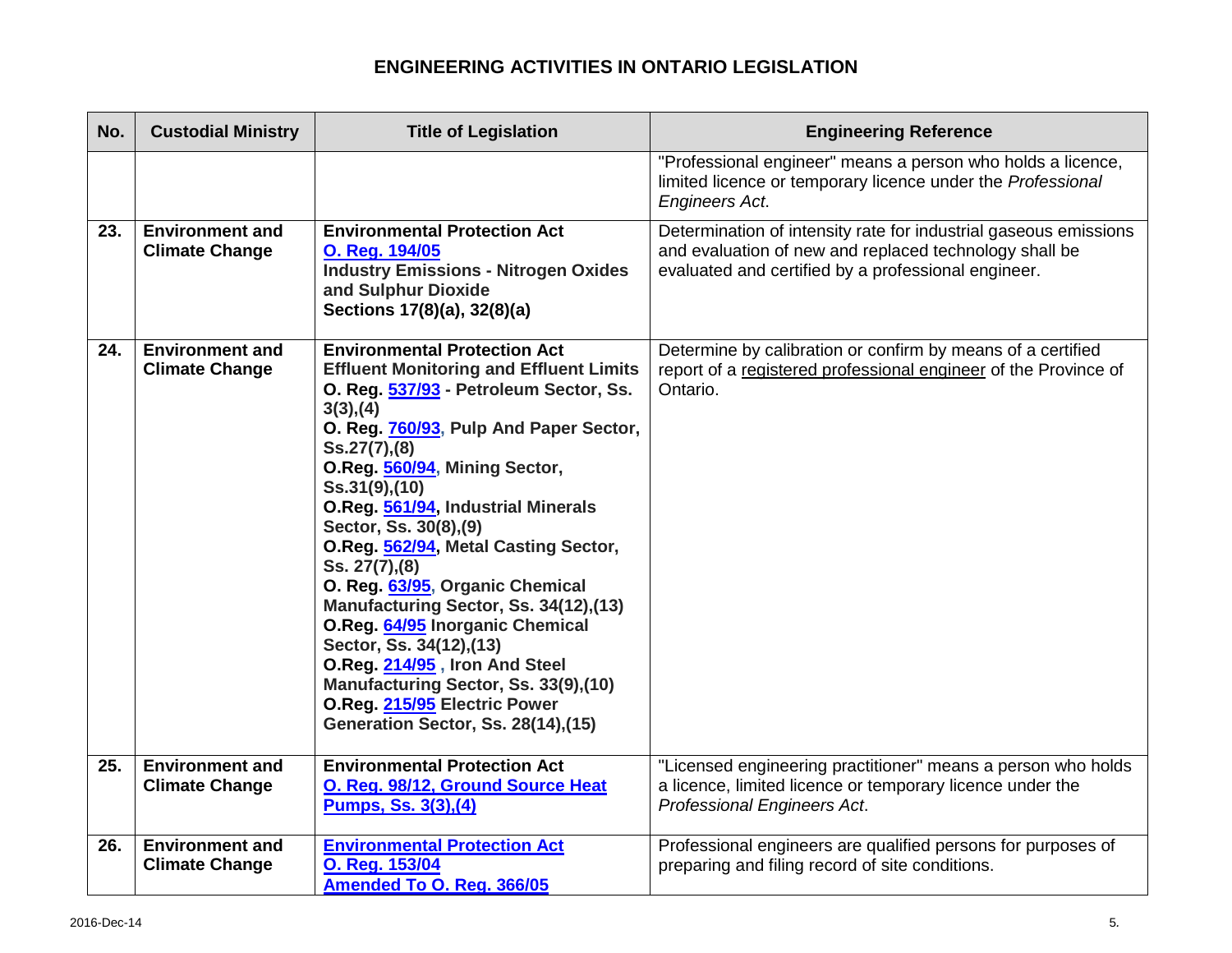| No. | <b>Custodial Ministry</b>                       | <b>Title of Legislation</b>                                                                                                                                                                                        | <b>Engineering Reference</b>                                                                                                                                                                                                                                                                                                                                                                                                                                                         |
|-----|-------------------------------------------------|--------------------------------------------------------------------------------------------------------------------------------------------------------------------------------------------------------------------|--------------------------------------------------------------------------------------------------------------------------------------------------------------------------------------------------------------------------------------------------------------------------------------------------------------------------------------------------------------------------------------------------------------------------------------------------------------------------------------|
|     |                                                 | <b>Record of Site Condition</b><br><b>Multiple Sections</b>                                                                                                                                                        | Professional engineers with appropriate educational<br>background and experience are qualified to provide risk<br>assessments.                                                                                                                                                                                                                                                                                                                                                       |
|     |                                                 |                                                                                                                                                                                                                    | Certify that "The opinions expressed in the risk assessment are<br>engineering or scientific opinions made in accordance with<br>generally accepted principles and practices as recognized by<br>members of the environmental engineering or science<br>profession or discipline practising at the same time and in the<br>same or similar location."                                                                                                                                |
| 27. | <b>Environment and</b><br><b>Climate Change</b> | <b>Environmental Protection Act R.S.O.</b><br>1990<br><b>Reg. 347</b><br><b>Waste Management</b><br><b>Multiple Sections</b>                                                                                       | A description of how sound scientific or engineering principles<br>have been used to support the statements required by<br>paragraphs 1, 2 and 3.                                                                                                                                                                                                                                                                                                                                    |
| 28. | <b>Environment and</b><br><b>Climate Change</b> | <b>Environmental Protection Act R.S.O.</b><br>1990, O. Reg. 97/14<br><b>Greener Diesel - Renewable Fuel</b><br><b>Content Requirements For Petroleum</b><br><b>Diesel Fuel</b><br>Sections $5(3)(b)$ and $8(2)(e)$ | Engineers are required to confirm certain calculations.                                                                                                                                                                                                                                                                                                                                                                                                                              |
| 29. | <b>Environment and</b><br><b>Climate Change</b> | <b>Environmental Protection Act</b><br><b>Registrations under Part II.2 of the</b><br>Act - Solar Facilities, O. Reg. 350/12<br>Sections 1(1) and 3(2)                                                             | "If the facility does not meet the criterion set out in paragraph 6<br>of subsection 3(2), a copy of a report prepared by a<br>professional engineer or a person working under the<br>supervision of a professional engineer, concluding that the<br>sound discharged from the facility does not result in a sound<br>pressure level that, at any point on the property boundary of<br>any noise receptor, exceeds the sound pressure level<br>described in clause 3(3) (a) or (b)." |
| 30. | <b>Environment and</b><br><b>Climate Change</b> | <b>Environmental Protection Act</b><br><b>Alternative Low-Carbon Fuels,</b><br>O. Reg. 79/15<br>Sections 1(1) and 11(1)                                                                                            | "11.(1) For the purposes of paragraph 1 of Section 4, the<br>proponent shall ensure that a written carbon dioxide emission<br>intensity report is prepared by a licensed engineering<br>practitioner, consisting of the following:"                                                                                                                                                                                                                                                  |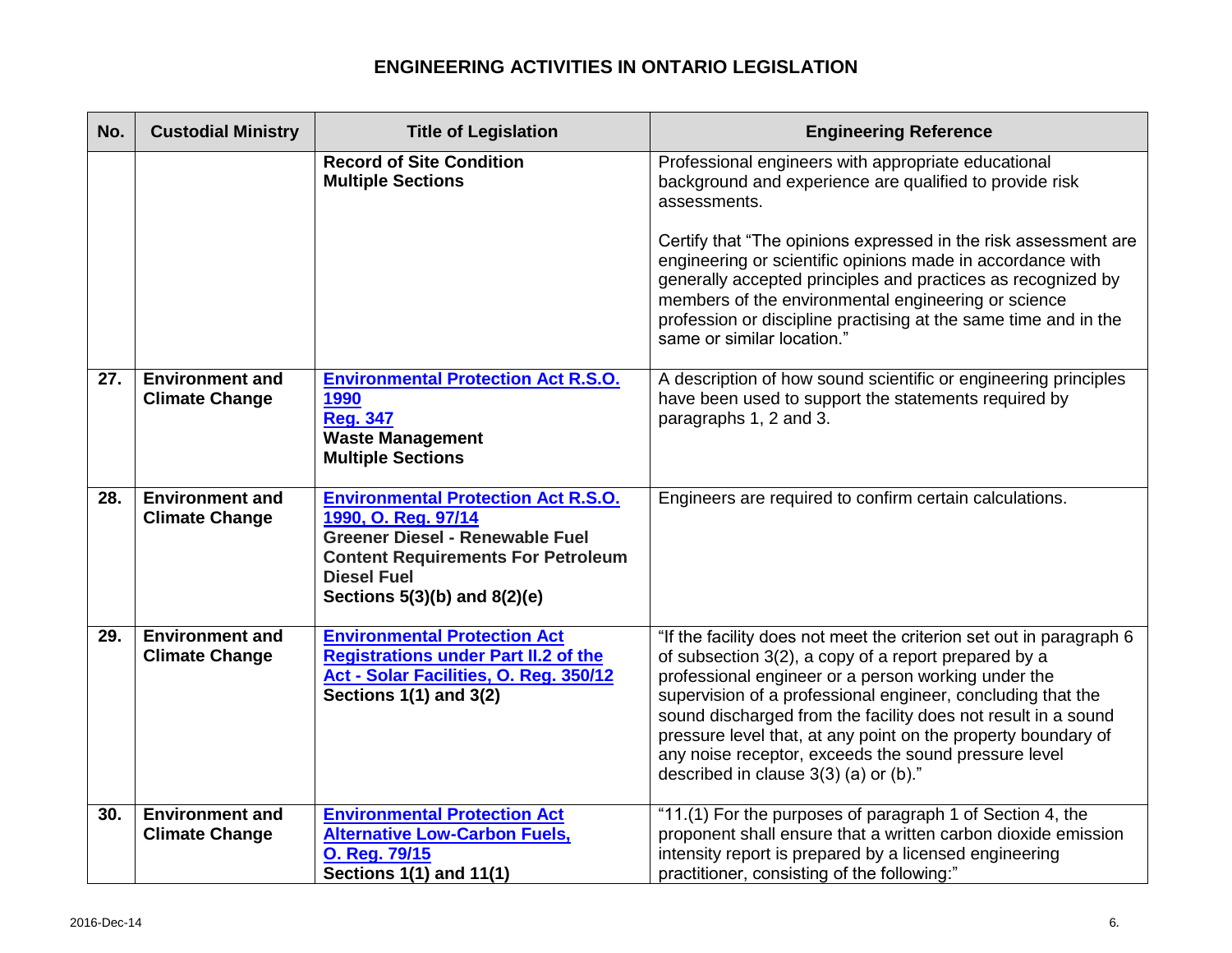| No. | <b>Custodial Ministry</b>                       | <b>Title of Legislation</b>                                                                                                                              | <b>Engineering Reference</b>                                                                                                                                                                                                                                                                                                                                                                                                                                                                                                                                                                    |
|-----|-------------------------------------------------|----------------------------------------------------------------------------------------------------------------------------------------------------------|-------------------------------------------------------------------------------------------------------------------------------------------------------------------------------------------------------------------------------------------------------------------------------------------------------------------------------------------------------------------------------------------------------------------------------------------------------------------------------------------------------------------------------------------------------------------------------------------------|
| 31. | <b>Environment and</b><br><b>Climate Change</b> | <b>Environmental Protection Act</b><br><b>Registrations under Part II.2 of the</b><br>Act - Water Taking, O. Reg. 63/16<br>Sections 4(12), 9(2) and 9(3) | 4(2) A person meets the qualifications referred to in<br>subparagraph 1 i of subsection (1) if the person holds, at a<br>minimum, a bachelor's degree with a specialization in<br>hydrology, aquatic ecology, limnology, biology, physical<br>geography or water resources management or engineering.<br>This occurs twice in the Act - see 9(3).                                                                                                                                                                                                                                               |
| 32. | <b>Environment and</b><br><b>Climate Change</b> | <b>Ontario Water Resources Act</b><br>R.R.O. 1990, Chapter O. 40                                                                                         | Engineering fees as costs.                                                                                                                                                                                                                                                                                                                                                                                                                                                                                                                                                                      |
| 33. | <b>Environment and</b><br><b>Climate Change</b> | <b>Ontario Water Resources Act</b><br>O. Reg. 129/04, Licensing Of Sewage<br><b>Works Operators</b><br><b>Multiple Sections</b>                          | Sets rules under which a professional engineer lacking an<br>operator's licence can be operator-in-charge of a sewage<br>works.<br>Definition of professional engineer as operator of sewage<br>works:<br>(7) A professional engineer who does not have the licence<br>required by subsection (1) or (2) may be designated as<br>overall responsible operator if the engineer has been<br>employed in the facility for less than six months.<br>Despite subsection (1), the owner may designate a<br>professional engineer who does not have an operator's licence<br>as an operator-in-charge. |
| 34. | <b>Environment and</b><br><b>Climate Change</b> | <b>Ontario Water Resources Act</b><br>Reg. 903, Wells<br>Sections 1.0.3 and 6(3.2)                                                                       | Engineers can drill wells without having a well technician's<br>licence, and engineering interns need less classroom hours<br>and experience to become a technician.                                                                                                                                                                                                                                                                                                                                                                                                                            |
| 35. | <b>Environment and</b><br><b>Climate Change</b> | <b>Pesticides Act</b><br>R.R.O. 1990, O. Reg. 63/09, General<br>Sections 1(1) and 61                                                                     | A person shall not cause or permit the fumigation of a vault<br>unless the vault has been confirmed to be air-tight by a<br>professional engineer's report.                                                                                                                                                                                                                                                                                                                                                                                                                                     |
| 36. | <b>Environment and</b><br><b>Climate Change</b> | <b>Safe Drinking Water Act, 2002</b><br><b>S.O. 2002, Chapter 32</b>                                                                                     | The Director may require an applicant to submit an engineer's<br>report.                                                                                                                                                                                                                                                                                                                                                                                                                                                                                                                        |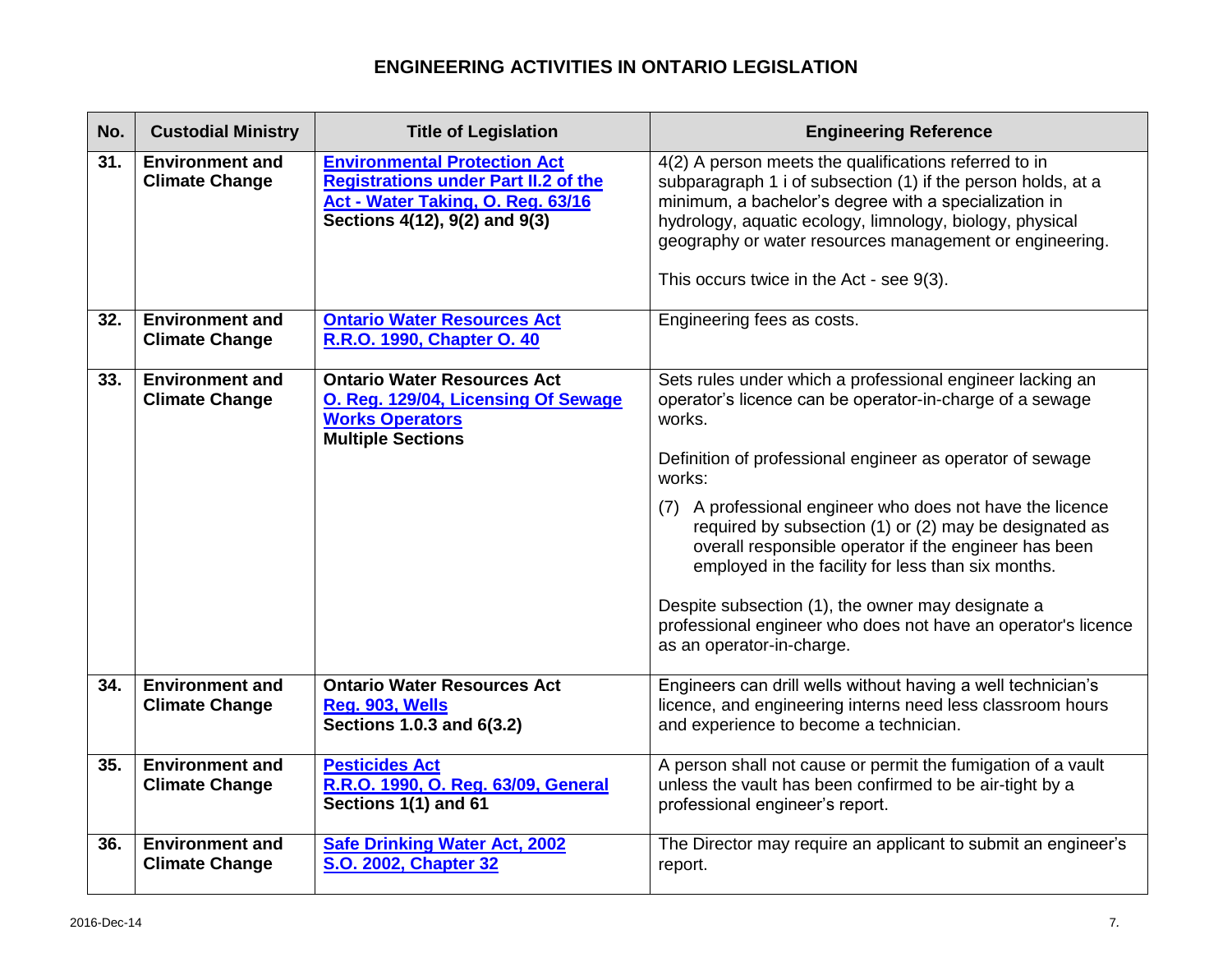| No. | <b>Custodial Ministry</b>                       | <b>Title of Legislation</b>                                                                                                                                                                                   | <b>Engineering Reference</b>                                                                                                                                                                                                                                                                               |
|-----|-------------------------------------------------|---------------------------------------------------------------------------------------------------------------------------------------------------------------------------------------------------------------|------------------------------------------------------------------------------------------------------------------------------------------------------------------------------------------------------------------------------------------------------------------------------------------------------------|
|     |                                                 | <b>Multiple Sections</b>                                                                                                                                                                                      | A person shall not be considered to have failed to carry out a<br>duty in this statute when the person relied in good faith on a<br>report from an engineer.                                                                                                                                               |
| 37. | <b>Environment and</b><br><b>Climate Change</b> | Safe Drinking Water Act, 2002<br>O. Reg. 128/04<br>Amended To O. Reg. 256/05<br><b>Certification of Drinking Water System</b><br><b>Operators and Water Quality Analysts</b><br>Sections 1(1) and 25(3)-25(4) | Sets rules under which an engineer lacking an operator's<br>licence can be operator-in-charge of a drinking water system.                                                                                                                                                                                  |
| 38. | <b>Environment and</b><br><b>Climate Change</b> | Safe Drinking Water Act, 2002<br>O. Reg. 242/05<br><b>No Amendments</b><br><b>Compliance and Enforcement</b><br>Section 3(5)                                                                                  | The Director may order a person responsible for an efficient<br>drinking water system to obtain a report from a professional<br>engineer certifying that the equipment required in order to<br>comply with the order is being provided.                                                                    |
| 39. | <b>Environment and</b><br><b>Climate Change</b> | Safe Drinking Water Act, 2002<br>O. Reg. 170/03<br>Amended to O. Reg. 253/05<br><b>Drinking Water Systems</b><br><b>Multiple Sections</b>                                                                     | Determination whether raw water supply of ground water is<br>under influence of surface water.<br>Sets out requirements for engineer's reports.<br>An applicant proposing conditions in an approval shall obtain<br>an assessment prepared by a professional engineer or a<br>professional hydrogeologist. |
| 40. | <b>Environment and</b><br><b>Climate Change</b> | Safe Drinking Water Act, 2002<br>O. Reg. 248/03<br>Amended to O. Reg. 254/05<br><b>Drinking Water Testing Services</b><br><b>Sections 1(1) and 3(1)5</b>                                                      | Drinking water testing licence not required for professional<br>engineers.                                                                                                                                                                                                                                 |
| 41. | <b>Finance</b>                                  | <b>Commodity Futures Act, R.S.O. 1990</b><br>Section 31(b)                                                                                                                                                    | Engineers are not required to register as an adviser if their<br>service as an advisor is incidental to their principal business or<br>occupation.                                                                                                                                                         |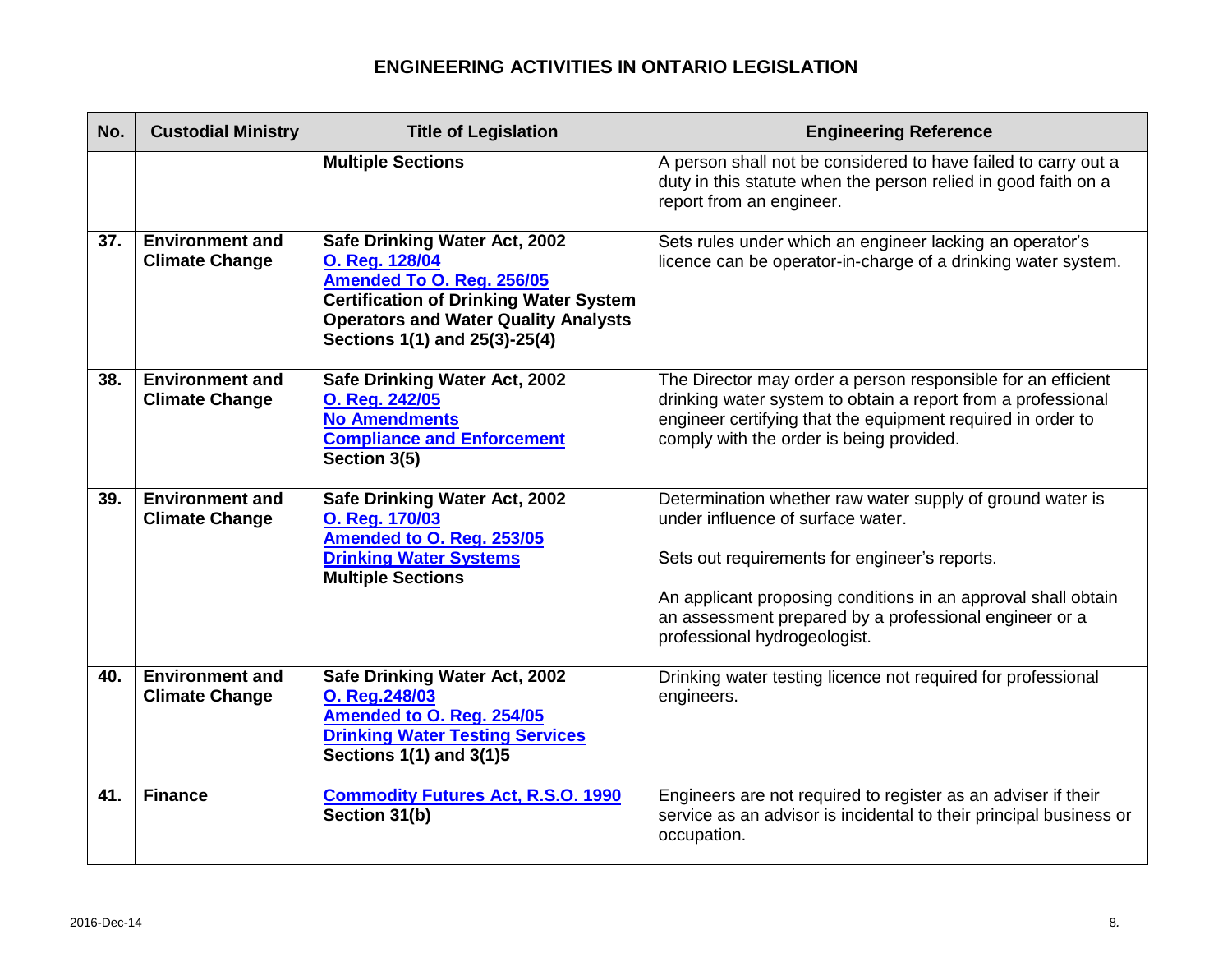| No. | <b>Custodial Ministry</b>                         | <b>Title of Legislation</b>                                                                         | <b>Engineering Reference</b>                                                                                                                                                                                                           |
|-----|---------------------------------------------------|-----------------------------------------------------------------------------------------------------|----------------------------------------------------------------------------------------------------------------------------------------------------------------------------------------------------------------------------------------|
| 42. | <b>Government and</b><br><b>Consumer Services</b> | <b>Condominium Act, 1998</b><br>S.O. 1998, Chapter 19<br><b>Multiple Sections</b>                   | Anyone planning to convert rental units to condominium units<br>must obtain a report from an engineer, architect or another<br>qualified person who inspected and reported on all issues of<br>concern.                                |
|     |                                                   |                                                                                                     | Board shall retain an engineer or architect to conduct a<br>performance audit of all common elements.                                                                                                                                  |
|     |                                                   |                                                                                                     | Certify all buildings on the property are constructed in<br>accordance with the regulations.                                                                                                                                           |
| 43. | <b>Government and</b><br><b>Consumer Services</b> | <b>Condominium Act</b><br><b>O. Reg. 48/01</b><br>General<br><b>Multiple Sections</b>               | The filed description of the condominium must include a<br>certificate by a professional engineer, indicating that the<br>building has been constructed in accordance with the<br>regulations.                                         |
|     |                                                   |                                                                                                     | Prepare comprehensive assessment of physical analysis of<br>building and components for purposes of Reserve Fund study,                                                                                                                |
|     |                                                   |                                                                                                     | (b) the as-built architectural, structural, engineering,<br>mechanical, electrical and plumbing plans for the property that<br>are in the custody or under the control of the corporation;                                             |
|     |                                                   |                                                                                                     | (c) the as-built specifications for the buildings that are in the<br>custody or under the control of the corporation;                                                                                                                  |
|     |                                                   |                                                                                                     | (d) the plans for underground site services, site grading,<br>drainage and landscaping, and television, radio or other<br>communications services for the property that are in the<br>custody or under the control of the corporation; |
|     |                                                   |                                                                                                     | (e) the repair and maintenance records and schedules in the<br>custody or under the control of the corporation;                                                                                                                        |
|     |                                                   |                                                                                                     | Confirmation of proper installation of common elements.                                                                                                                                                                                |
| 44. | <b>Government and</b><br><b>Consumer Services</b> | <b>Condominium Act</b><br>O. Reg. 49/01<br><b>Description and Registration</b><br><b>Section 14</b> | Requirements for various certificates for registration of different<br>types of condominiums to be provided by professional<br>engineers.                                                                                              |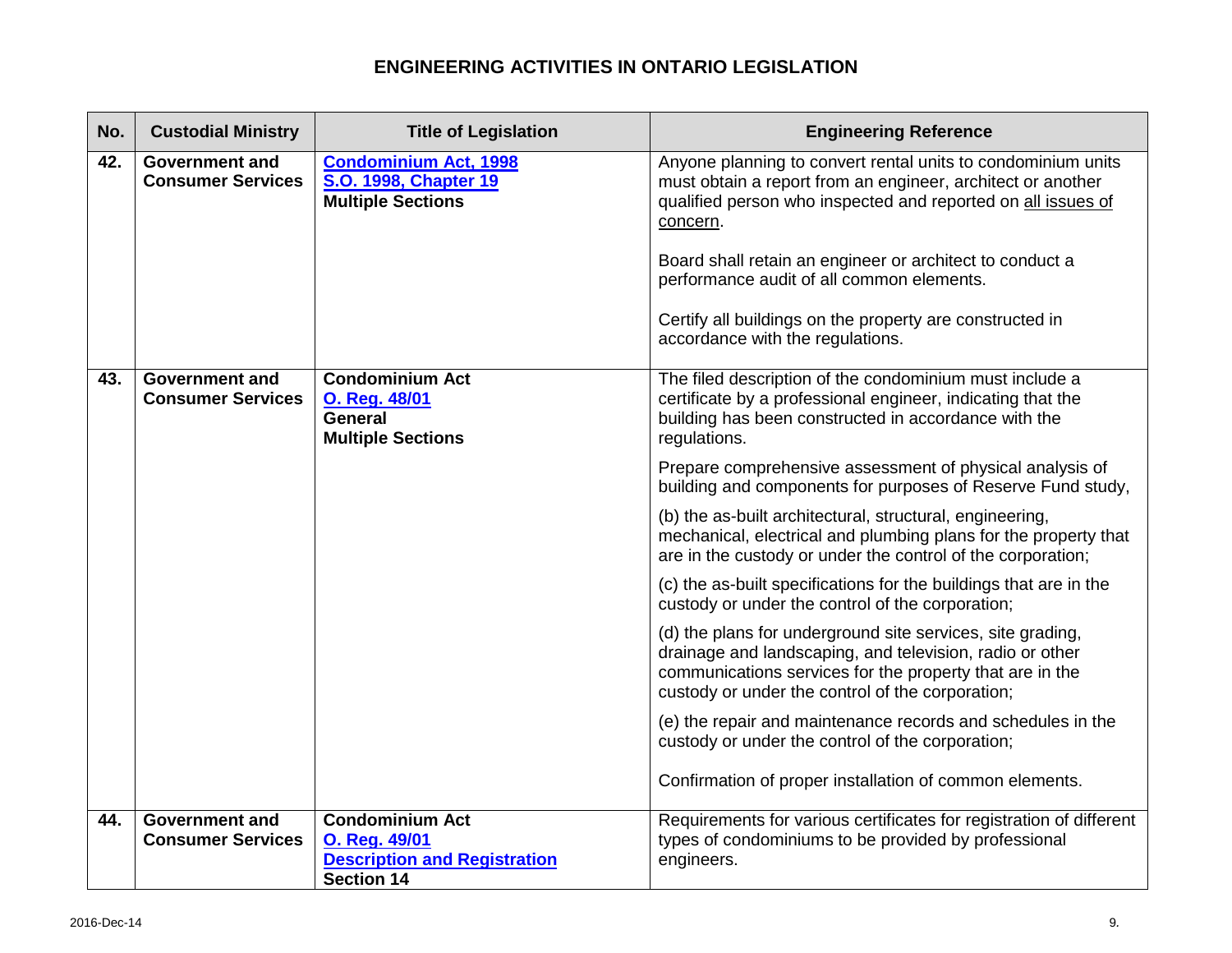| No. | <b>Custodial Ministry</b>                                                                                                                              | <b>Title of Legislation</b>                                                                                                                                                                              | <b>Engineering Reference</b>                                                                                                                                                                                                                                                                                                                                          |
|-----|--------------------------------------------------------------------------------------------------------------------------------------------------------|----------------------------------------------------------------------------------------------------------------------------------------------------------------------------------------------------------|-----------------------------------------------------------------------------------------------------------------------------------------------------------------------------------------------------------------------------------------------------------------------------------------------------------------------------------------------------------------------|
| 45. | <b>Government and</b><br><b>Consumer Services</b>                                                                                                      | <b>Corporations Act, R.S.O. 1990,</b><br><b>Reg. 181</b><br><b>General</b><br>Section 3(1)(4)                                                                                                            | Corporations cannot use "engineer", "engineering", or their<br>French equivalents, in their name without the express<br>permission of PEO.                                                                                                                                                                                                                            |
| 46. | <b>Government and</b><br><b>Consumer Services</b>                                                                                                      | <b>Technical Standards and Safety Act,</b><br>2000<br>O. Reg. 214/01<br><b>No Amendments</b><br><b>Compressed Natural Gas</b><br><b>Section 20</b>                                                       | Plans for new and altered compressed gas refueling stations<br>must be prepared, signed and sealed by a professional<br>engineer, and the engineer must provide a declaration that the<br>design complies with all applicable requirements.                                                                                                                           |
| 47. | <b>Government and</b><br><b>Technical Standards and Safety Act,</b><br><b>Consumer Services</b><br>2000<br>O. Reg. 209/01<br>Amended to O. Reg. 185/03 | All documents for elevating devices must be prepared or<br>approved by a professional engineer. The engineer must<br>provide a declaration that the design complies with all<br>applicable requirements. |                                                                                                                                                                                                                                                                                                                                                                       |
|     |                                                                                                                                                        | <b>Elevating Devices</b><br><b>Multiple Sections</b>                                                                                                                                                     | 5(2) If no code, standard or other technical rule has been<br>authorized under Section 36 of the Act so that the new<br>elevating device has not been dealt with, general engineering<br>practice normally applied to elevating devices on the basis of<br>the code adoption document apply, having regard to the<br>particular situation and risk safety assessment. |
| 48. | <b>Government and</b><br><b>Consumer Services</b>                                                                                                      | <b>Technical Standards and Safety Act,</b><br>2000<br>O. Reg. 215/01                                                                                                                                     | Professional engineers working in the field of fuel oil or natural<br>gas distribution are deemed to hold certain certificates.                                                                                                                                                                                                                                       |
|     |                                                                                                                                                        | Amended to O. Reg. 184/03<br><b>Fuel Industry Certificates</b><br><b>Multiple Sections</b>                                                                                                               | <b>Design registration</b>                                                                                                                                                                                                                                                                                                                                            |
|     |                                                                                                                                                        |                                                                                                                                                                                                          | 16.(1) Except as provided in subsection (4), a person who plans<br>to construct a central oil distribution system or facility or to<br>make a modification to it shall submit drawings in triplicate of<br>the proposed system or facility to the director for registration.<br>O. Reg. 213/01, Section 16(1).                                                        |
|     |                                                                                                                                                        |                                                                                                                                                                                                          | (4) A person may prepare drawings for the construction or<br>modification of a system or facility under subsection (1) and<br>may, despite that subsection, submit only one copy if,                                                                                                                                                                                  |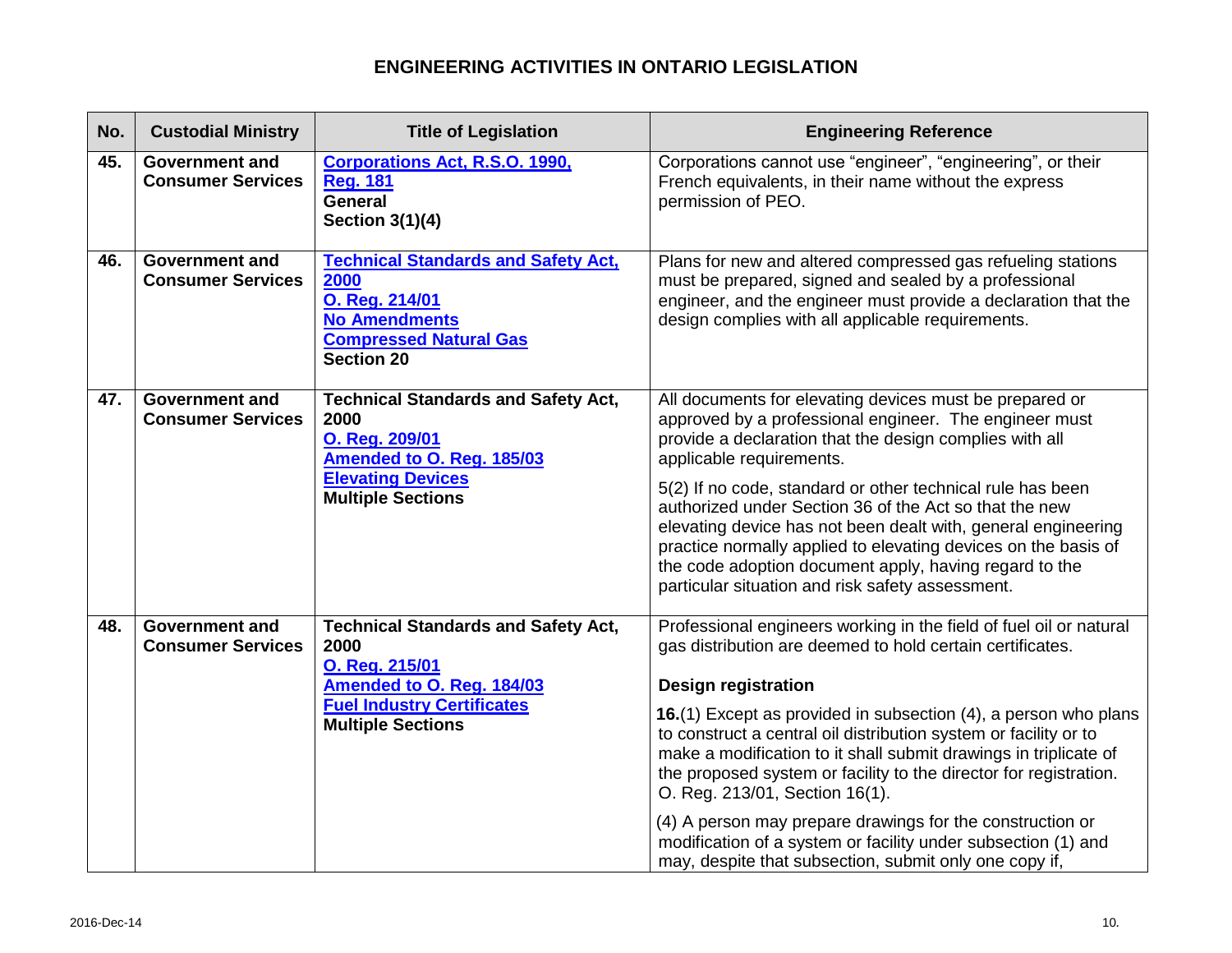| No. | <b>Custodial Ministry</b>                         | <b>Title of Legislation</b>                                                                                     | <b>Engineering Reference</b>                                                                                                                                                                                                           |
|-----|---------------------------------------------------|-----------------------------------------------------------------------------------------------------------------|----------------------------------------------------------------------------------------------------------------------------------------------------------------------------------------------------------------------------------------|
|     |                                                   |                                                                                                                 | (a) a professional engineer has reviewed them, stamped<br>them with his or her seal and signed them;                                                                                                                                   |
|     |                                                   |                                                                                                                 | (b) the professional engineer has submitted a declaration to<br>the director that the drawings are in compliance with the<br>requirements of this Regulation; and                                                                      |
|     |                                                   |                                                                                                                 | (5) In this section,                                                                                                                                                                                                                   |
|     |                                                   |                                                                                                                 | "professional engineer" means a person licensed under<br>the Professional Engineers Act. O. Reg. 213/01, s. 16 (5).                                                                                                                    |
| 49. | <b>Government and</b><br><b>Consumer Services</b> | <b>Technical Standards and Safety Act,</b><br>2000<br>O. Reg. 213/01<br><b>No Amendments</b><br><b>Fuel Oil</b> | Rules for submitting drawings prepared by professional<br>engineers when making applications for liquid fuels licence or<br>registering a fuel oil system or facility.<br>20.(9) An applicant may submit only one copy of the drawings |
|     |                                                   | O. Reg. 217/01<br><b>No Amendments</b><br><b>Liquid Fuels</b><br>Sections 20(9) and 20(14)                      | if,<br>(a) the plans are reviewed by a professional engineer, are<br>stamped with the seal of the engineer and signed by him<br>or her declaring that the plans comply with all the<br>requirements of this Regulation;                |
|     |                                                   |                                                                                                                 | (b) the professional engineer submits a written<br>declaration to the director that the plans were reviewed,<br>stamped and signed declaring that the plans comply with<br>this Regulation; and                                        |
|     |                                                   |                                                                                                                 | (14) In this section,                                                                                                                                                                                                                  |
|     |                                                   |                                                                                                                 | "professional engineer" means a person who is licensed under<br>the Professional Engineers Act. O. Reg. 217/01,<br>Section 20 (14).                                                                                                    |
| 50. | <b>Government and</b><br><b>Consumer Services</b> | <b>Technical Standards and Safety Act,</b><br>2000<br><b>S.O. 2000, Chapter 16</b><br>O. Reg. 221/01            | Amusement devices must have a technical dossier prepared by<br>a professional engineer that includes a statement that the<br>design of the device complies with the regulations.                                                       |
|     |                                                   | Section 22(3)                                                                                                   | "Professional engineer" means a holder of a licence, limited<br>licence or temporary licence under the Professional Engineers                                                                                                          |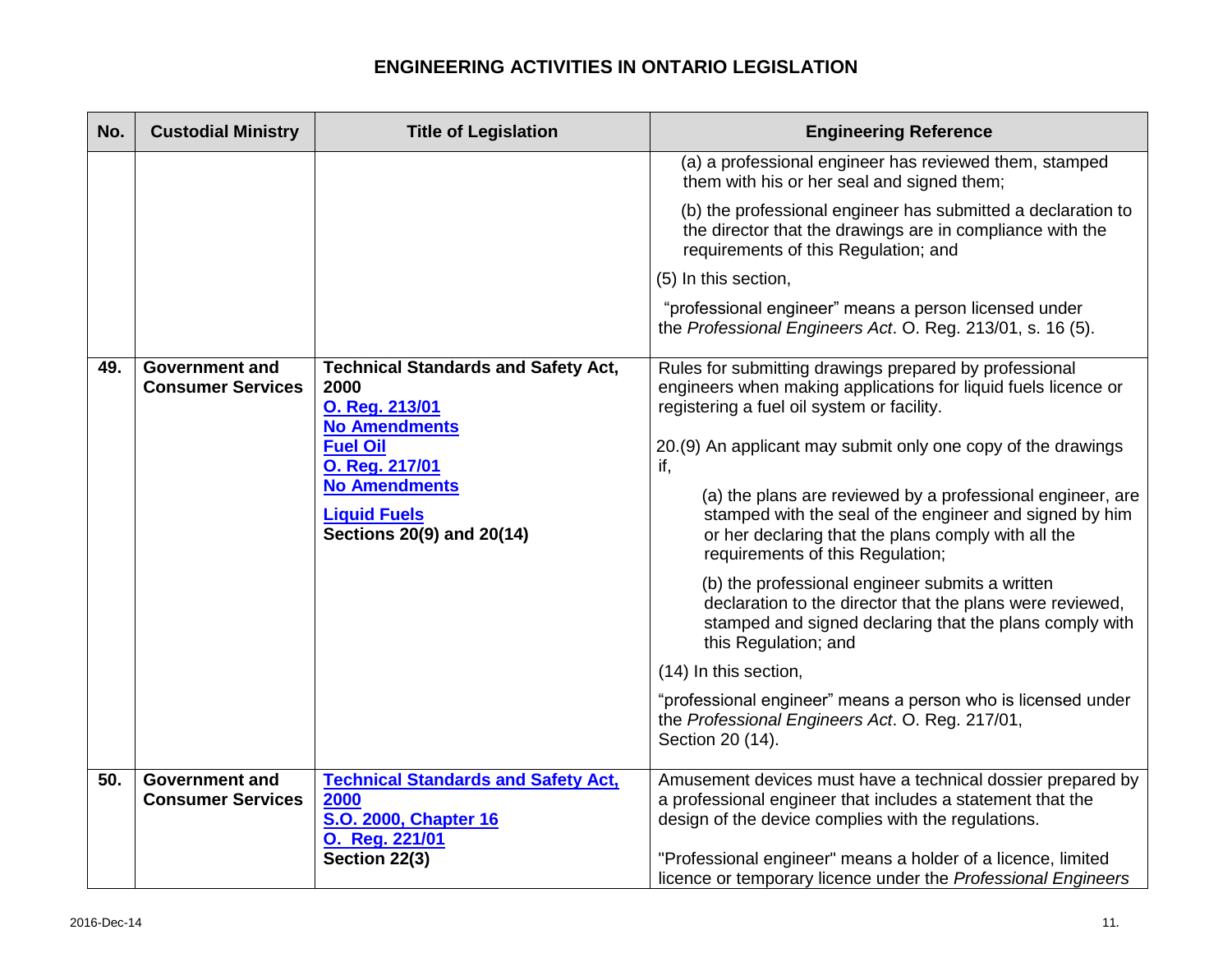| No. | <b>Custodial Ministry</b>                         | <b>Title of Legislation</b>                                                                                                                                     | <b>Engineering Reference</b>                                                                                                                                                                                                                                                                                                                                                                                                                                                                                                                                                                                                                                                                                                                                                                                        |
|-----|---------------------------------------------------|-----------------------------------------------------------------------------------------------------------------------------------------------------------------|---------------------------------------------------------------------------------------------------------------------------------------------------------------------------------------------------------------------------------------------------------------------------------------------------------------------------------------------------------------------------------------------------------------------------------------------------------------------------------------------------------------------------------------------------------------------------------------------------------------------------------------------------------------------------------------------------------------------------------------------------------------------------------------------------------------------|
|     |                                                   | Amended to O. Reg. 188/03 and<br>О.<br>Reg. 249/08<br><b>Amusement Devices</b><br><b>Multiple Sections</b>                                                      | Act and, for the purposes of clauses 9(2) (h), (i) and (j), 9(3) (c)<br>and subsection 10(5) with respect to any part of an amusement<br>device manufactured outside Ontario, includes a professional<br>engineer recognized under similar legislation of another<br>jurisdiction in Canada or the United States.                                                                                                                                                                                                                                                                                                                                                                                                                                                                                                   |
| 51. | <b>Government and</b><br><b>Consumer Services</b> | <b>Technical Standards and Safety Act,</b><br>2000<br>O. Reg. 220/01<br><b>No Amendments</b><br><b>Boilers and Pressure Vessels</b><br>Sections 1(1) and 4(3)   | Pressure vessels must be designed or the designs must be<br>reviewed by a professional engineer.                                                                                                                                                                                                                                                                                                                                                                                                                                                                                                                                                                                                                                                                                                                    |
| 52. | <b>Government and</b><br><b>Consumer Services</b> | <b>Technical Standards and Safety Act,</b><br>2000<br>O. Reg. 210/01<br>No Amendments Oil and Gas Pipeline<br><b>Systems</b><br><b>Section 16</b>               | Before using an oil pipeline, the company shall obtain a<br>declaration from a professional engineer stating that the<br>design, testing, etc., of the pipeline comply with the regulations.<br>20(6) An applicant may submit only one copy of the drawings if,<br>(a) the plans are reviewed by a professional engineer, are<br>stamped with the seal of the engineer and signed by him or<br>her declaring that the plans comply with all the requirements<br>of this Regulation;<br>(b) the professional engineer submits a written declaration to<br>the director that the plans were reviewed, stamped and<br>signed declaring that the plans comply with this Regulation;<br>"Routine maintenance" means scheduled maintenance, or<br>maintenance that is generally accepted as good engineering<br>practice. |
| 53. | <b>Government and</b><br><b>Consumer Services</b> | <b>Technical Standards and Safety Act,</b><br>2000<br>O. Reg. 211/01<br><b>No Amendments</b><br><b>Propane Storage and Handling</b><br><b>Multiple Sections</b> | Rules for submitting drawings prepared by professional<br>engineers when making applications for propane filling plant or<br>container refill centre, including compliance with regulations.                                                                                                                                                                                                                                                                                                                                                                                                                                                                                                                                                                                                                        |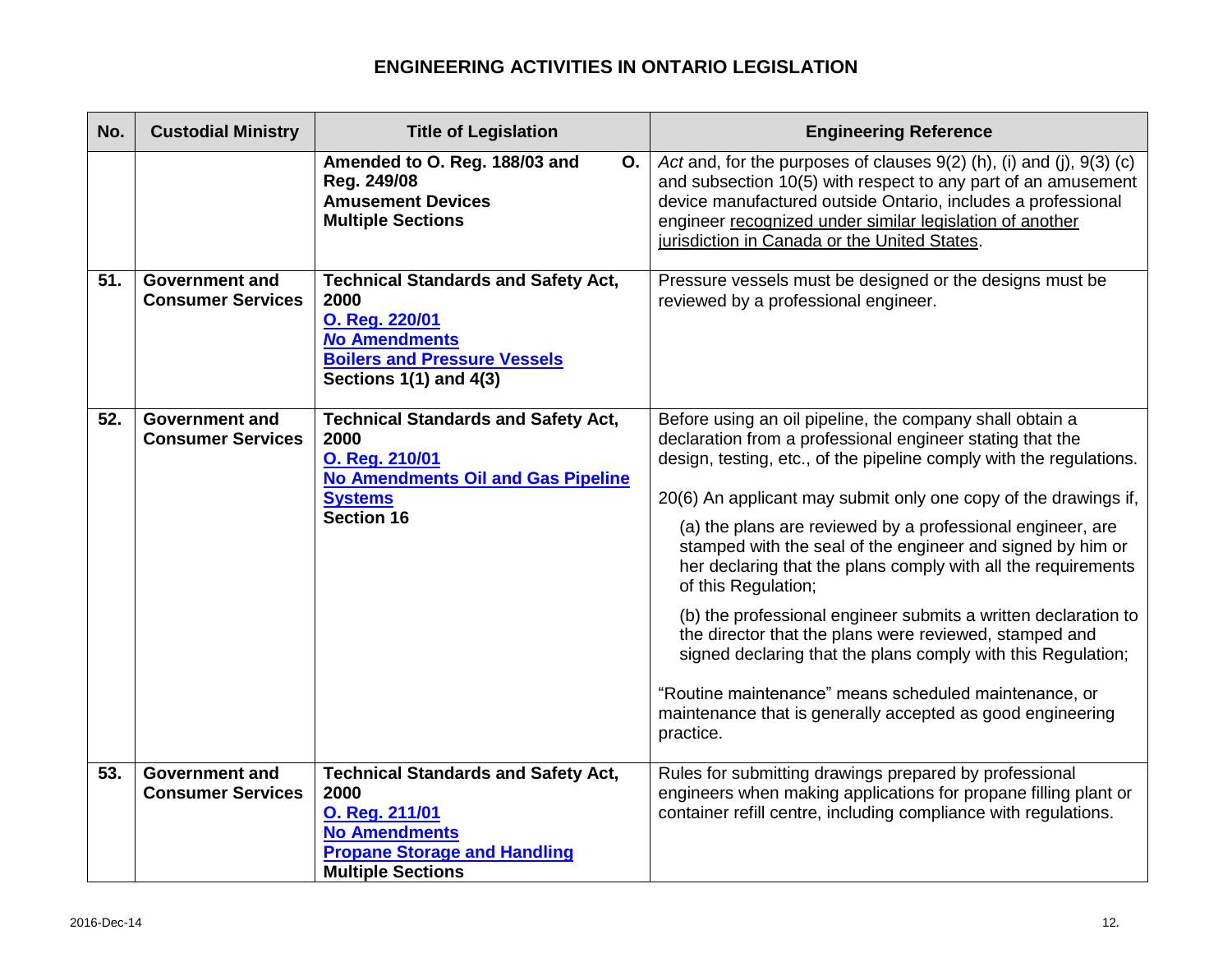| No. | <b>Custodial Ministry</b>                         | <b>Title of Legislation</b>                                                                                              | <b>Engineering Reference</b>                                                                                                                                                                 |
|-----|---------------------------------------------------|--------------------------------------------------------------------------------------------------------------------------|----------------------------------------------------------------------------------------------------------------------------------------------------------------------------------------------|
|     |                                                   |                                                                                                                          | Preparation of a Level 2 risk and safety management plan for<br>facilities with more than 5,000 USWG (20,000 litres) capacity<br>(amended by Regulation 440/08 and 464/10).                  |
|     |                                                   |                                                                                                                          | Requirement for a stamped drawing for a site plan of a refilling<br>centre.                                                                                                                  |
|     |                                                   |                                                                                                                          | 27.(15) An applicant may prepare plans and submit only one<br>copy under subsection (3) (d) if,                                                                                              |
|     |                                                   |                                                                                                                          | (a) the plans are reviewed by a professional engineer, are<br>stamped with the engineer's seal and are signed by him or<br>her;                                                              |
|     |                                                   |                                                                                                                          | (b) the professional engineer submits a written declaration<br>to the director that the plans comply with the requirements<br>of this Regulation.                                            |
| 54. | <b>Government and</b><br><b>Consumer Services</b> | <b>Extra-Provincial Corporations Act,</b><br>R.S.O. 1990, Reg. 365<br>General<br>Sections 2(4)(5) and 2(5)(b)            | Extra-provincial corporations cannot use their names to<br>indicate they are associated with, controlled by, or sponsored<br>by an association of engineers.                                 |
| 55. | <b>Government and</b><br><b>Consumer Services</b> | <b>Business Corporations Act, R.S.O.</b><br>1990, Reg. 62<br><b>General</b><br><b>Section 15(10)</b>                     | "Engineer", "engineering", and their French equivalents, cannot<br>be used in corporate names without the permission of PEO.                                                                 |
| 56. | <b>Health and Long</b><br><b>Term Care</b>        | <b>Health Protection and Promotion Act,</b><br>R.S.O. 1900, O. Reg. 318/08<br><b>Transitional - Small Drinking Water</b> | Engineers must verify the effectiveness of devices if they are<br>different than those specified by the Act.                                                                                 |
|     |                                                   | <b>Systems</b><br><b>Section 17(1-5)</b>                                                                                 | Chlorine residual testing                                                                                                                                                                    |
|     |                                                   |                                                                                                                          | 1-5. If a water sample is required to be taken and tested for<br>chlorine residual, the operator and owner of the drinking water<br>system shall ensure that the testing is conducted using, |
|     |                                                   |                                                                                                                          | (a) an electronic direct readout colourimetric or<br>amperometric chlorine analyzer; or                                                                                                      |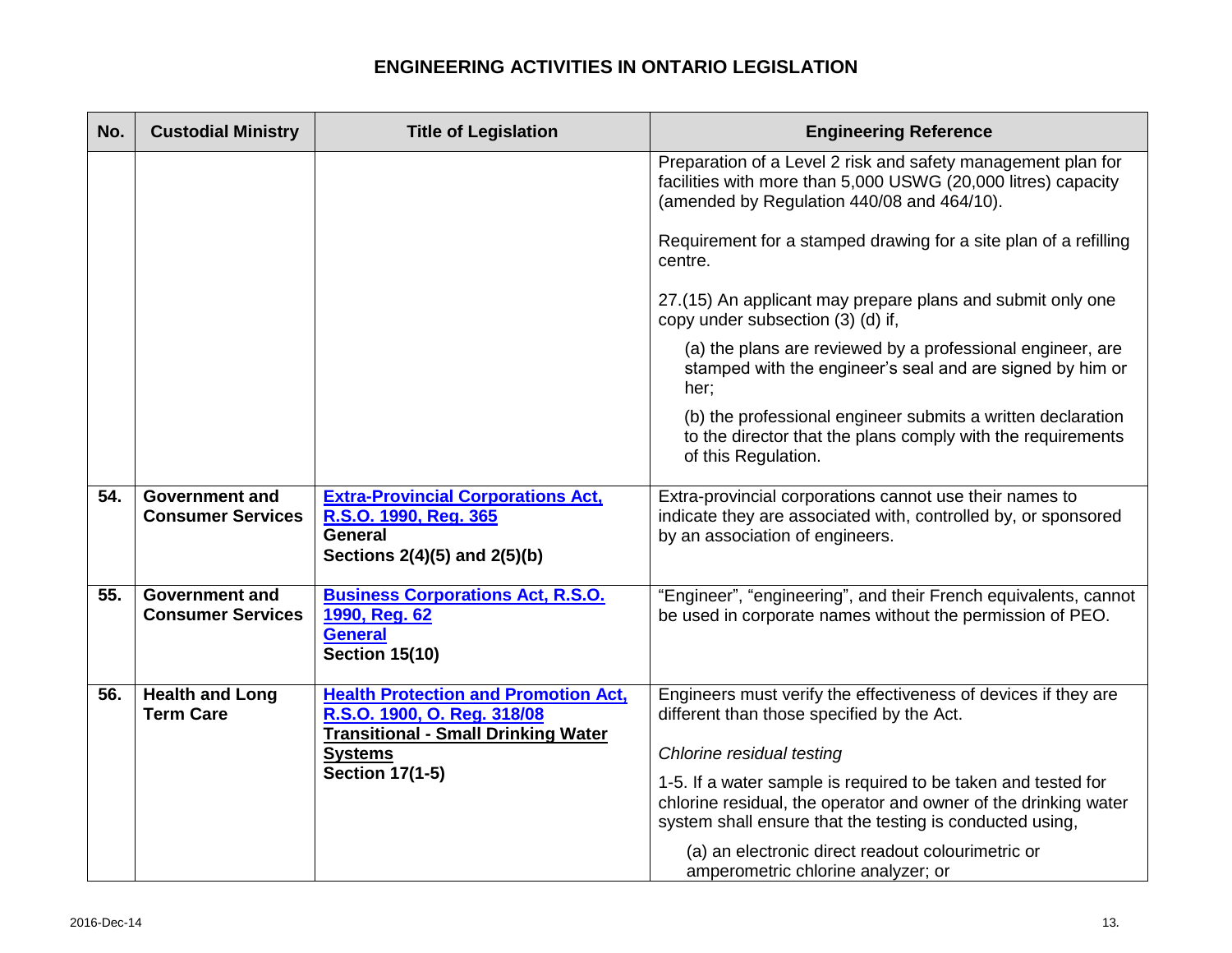| No. | <b>Custodial Ministry</b>                  | <b>Title of Legislation</b>                                                | <b>Engineering Reference</b>                                                                                                                                                                                                                                                                                                                                                                           |
|-----|--------------------------------------------|----------------------------------------------------------------------------|--------------------------------------------------------------------------------------------------------------------------------------------------------------------------------------------------------------------------------------------------------------------------------------------------------------------------------------------------------------------------------------------------------|
|     |                                            |                                                                            | (b) another device, if, based on an inspection of the device<br>and on a review of relevant records and documentation, a<br>licensed engineering practitioner states in writing that it is<br>equivalent to or better than an electronic direct readout<br>colourimetric or amperometric chlorine analyzer, having<br>regard to accuracy, reliability and ease of use.                                 |
| 57. | <b>Health and Long</b><br><b>Term Care</b> | <b>Health Protection and Promotion Act,</b><br>R.S.O. 1900, O. Reg. 319/08 | Engineers must verify the effectiveness of devices if they are<br>different than those specified by the Act.                                                                                                                                                                                                                                                                                           |
|     |                                            | <b>Small Drinking Water Systems</b>                                        |                                                                                                                                                                                                                                                                                                                                                                                                        |
|     |                                            | <b>Section 16(1)(b)</b>                                                    | <b>Surface water</b>                                                                                                                                                                                                                                                                                                                                                                                   |
|     |                                            |                                                                            | 16.(1) The owner and operator of a small drinking water<br>system that obtains water from a raw water supply that is<br>surface water shall ensure provision of,                                                                                                                                                                                                                                       |
|     |                                            |                                                                            | (a) water treatment equipment that is designed to be<br>capable of achieving, at all times, primary disinfection<br>including at least 99 per cent removal or inactivation<br>of Cryptosporidium oocysts, at least 99.9 per cent removal<br>or inactivation of Giardia cysts and at least 99.99 per cent<br>removal or inactivation of viruses by the time water enters<br>the distribution system; or |
|     |                                            |                                                                            | (b) other water treatment equipment that, in the opinion of a<br>licensed engineering practitioner, is designed to be capable<br>of producing water of equal or better quality than the<br>equipment described in clause (a).                                                                                                                                                                          |
| 58. | <b>Health and Long</b><br><b>Term Care</b> | <b>Health Protection and Promotion Act,</b><br>O. Reg. 428/05, Public Spas | Suction system.                                                                                                                                                                                                                                                                                                                                                                                        |
|     |                                            | Section 10(c)                                                              | 10. Every owner shall ensure that the suction system that<br>serves the public spa is equipped with a vacuum relief<br>mechanism that includes,                                                                                                                                                                                                                                                        |
|     |                                            |                                                                            | (a) a vacuum release system;                                                                                                                                                                                                                                                                                                                                                                           |
|     |                                            |                                                                            | (b) a vacuum limit system; or                                                                                                                                                                                                                                                                                                                                                                          |
|     |                                            |                                                                            |                                                                                                                                                                                                                                                                                                                                                                                                        |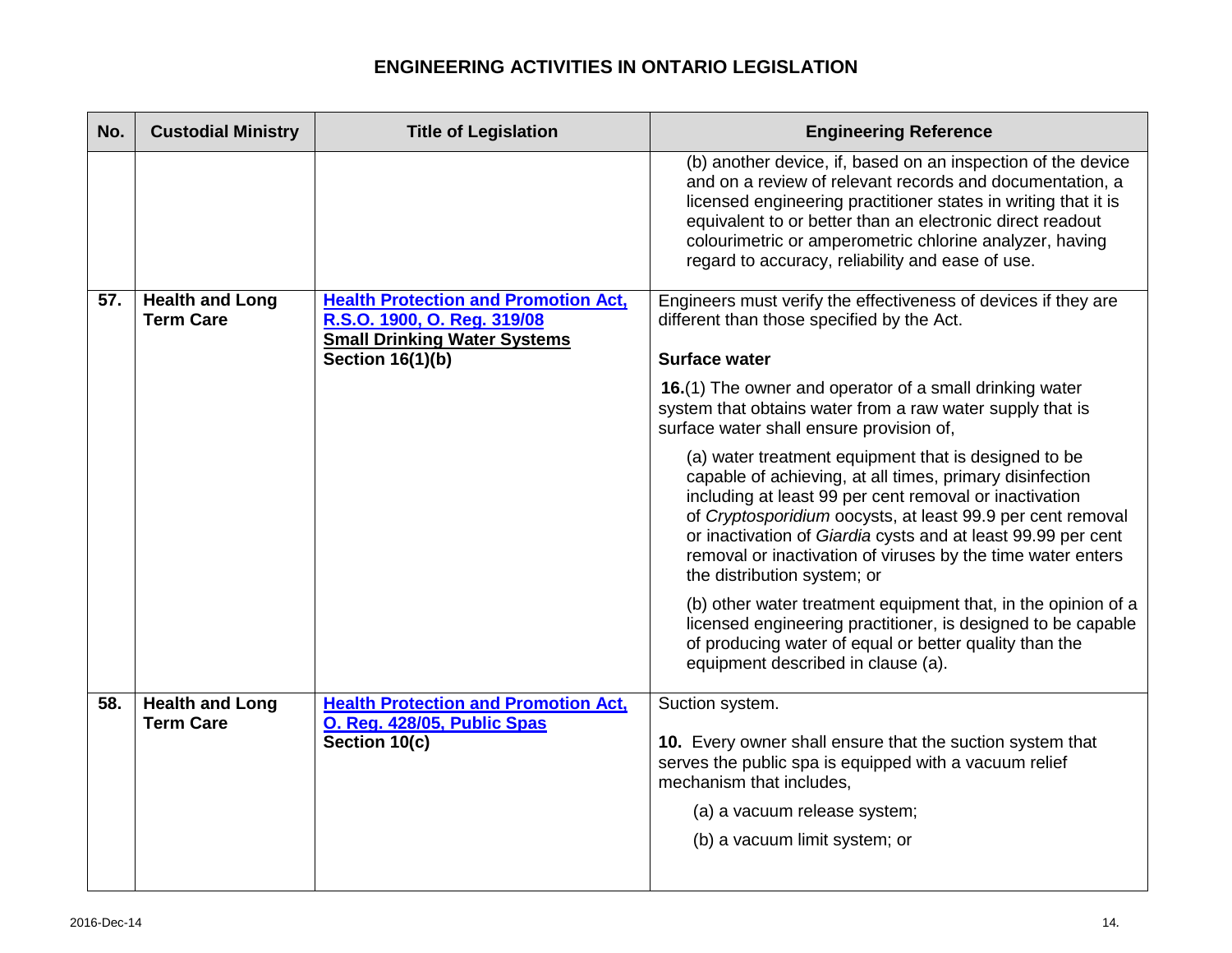| No. | <b>Custodial Ministry</b>                  | <b>Title of Legislation</b>                                                                                                                                                                                                                                                                                  | <b>Engineering Reference</b>                                                                                                                                                                                                                                                                                                                                                                                 |
|-----|--------------------------------------------|--------------------------------------------------------------------------------------------------------------------------------------------------------------------------------------------------------------------------------------------------------------------------------------------------------------|--------------------------------------------------------------------------------------------------------------------------------------------------------------------------------------------------------------------------------------------------------------------------------------------------------------------------------------------------------------------------------------------------------------|
|     |                                            |                                                                                                                                                                                                                                                                                                              | (c) another engineered system designed, constructed and<br>installed to conform to good engineering practice<br>appropriate to the circumstances.                                                                                                                                                                                                                                                            |
| 59. | <b>Health and Long</b><br><b>Term Care</b> | <b>Smoke-Free Ontario Act, O. Reg. 48/06</b><br><b>General</b><br>Schedule 1                                                                                                                                                                                                                                 | For the purposes of paragraph 4 of subsection 18(1) of the<br>regulation, a qualified person shall perform the following<br>maintenance checks on the controlled smoking area and<br>systems in the controlled smoking area, and correct any thing<br>that is not in compliance with the requirements for the<br>controlled smoking area:<br>3. An annual engineering inspection including air flow testing. |
| 60. |                                            | <b>Building Code Act, 1992</b><br>S.O. 1992, Chapter 23                                                                                                                                                                                                                                                      | Requires professional engineers to provide general review of<br>construction for buildings that were designed by professional<br>engineers.<br>Requires owner to retain professional engineer to provide<br>general review of demolition.                                                                                                                                                                    |
| 61. | <b>Housing</b>                             | <b>Building Code Act, 1992,</b><br>O. Reg. 403/97<br>Amended To O. Reg. 389/05, 350/06,<br>332/12<br>Part 1<br><b>Compliance and General</b><br>Part 3<br>Fire Protection, Occupant Safety and<br><b>Accessibility</b><br>Part 4<br><b>Structural Design</b><br>Part 9<br><b>Housing and Small Buildings</b> | Many references to "good engineering practice".                                                                                                                                                                                                                                                                                                                                                              |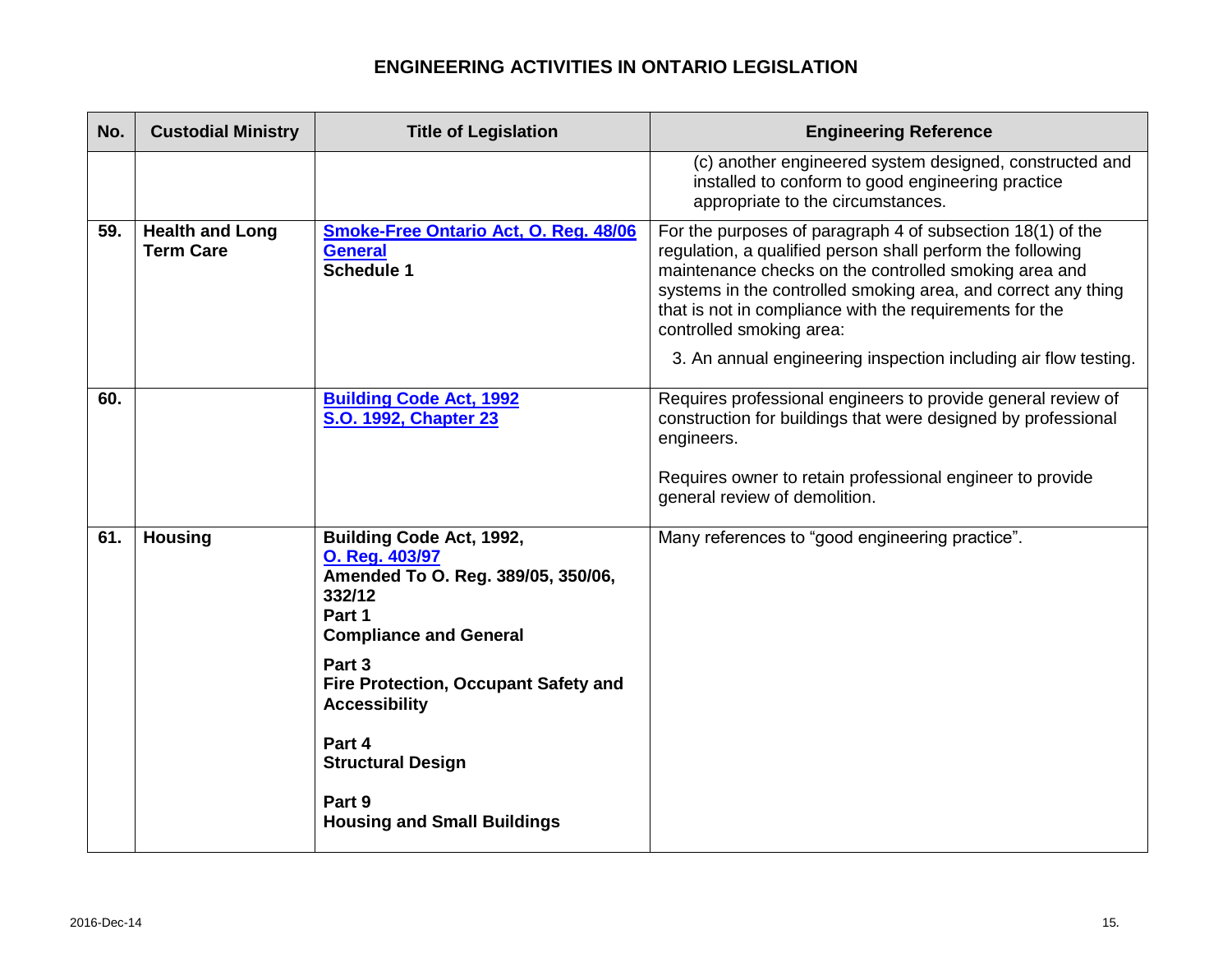| No. | <b>Custodial Ministry</b> | <b>Title of Legislation</b>                                                                                                                                  | <b>Engineering Reference</b>                                                                                                                                                                                                                                                                                                                                                                                                                                                                                                                                                                                                                                                                                     |
|-----|---------------------------|--------------------------------------------------------------------------------------------------------------------------------------------------------------|------------------------------------------------------------------------------------------------------------------------------------------------------------------------------------------------------------------------------------------------------------------------------------------------------------------------------------------------------------------------------------------------------------------------------------------------------------------------------------------------------------------------------------------------------------------------------------------------------------------------------------------------------------------------------------------------------------------|
|     |                           | Part 10<br>Change of Use (Part 5 of 5)                                                                                                                       |                                                                                                                                                                                                                                                                                                                                                                                                                                                                                                                                                                                                                                                                                                                  |
| 62. | <b>Housing</b>            | <b>Residential Tenancies Act, 2006</b><br><b>Section 27(1)3</b>                                                                                              | Landlords may allow engineers to enter into units to make a<br>physical inspection required under Section 9(4) of the<br>Condominium Act.                                                                                                                                                                                                                                                                                                                                                                                                                                                                                                                                                                        |
| 63. | <b>Housing</b>            | <b>Residential Tenancies Act, 2006</b><br>O. Reg. 394/10<br><b>Suite Meters and Apportionment of</b><br><b>Utility Costs</b><br>Sections 4(6)(1) and 4(6)(2) | Engineers need to make certain estimates related to electricity<br>usage.                                                                                                                                                                                                                                                                                                                                                                                                                                                                                                                                                                                                                                        |
| 64. | Labour                    | <b>Labour Relations Act, 1995</b><br>S.O. 1995, Chapter 1<br><b>Schedule A</b><br><b>Multiple Sections</b>                                                   | Professional engineers can form bargaining units composed<br>entirely of professional engineers.<br>The Board can include professional engineers in a bargaining<br>unit with other employees if the Board is satisfied that the<br>majority of professional engineers wish to be included in the<br>unit.                                                                                                                                                                                                                                                                                                                                                                                                       |
| 65. | Labour                    | <b>Occupational Health and Safety Act</b><br>R.S.O. 1990, Chapter O.1<br><b>Multiple Sections</b>                                                            | Professional engineers are required to provide reports for many<br>safety issues, including load limits for floors and roofs of<br>buildings; machine and equipment tests; crane tower<br>inspections.<br>Professional engineers shall design and inspect the installation<br>of scaffolding, formworks, excavations, shoring, tower crane<br>foundations, elevating work platforms, modifications or repairs<br>to crane booms, attachments of derricks or similar hoisting<br>devices to buildings, tunnels, shafts, caisson or cofferdams.<br>Professional engineers shall provide opinions regarding the<br>collapse or failure of temporary or permanent structures<br>designed by a professional engineer. |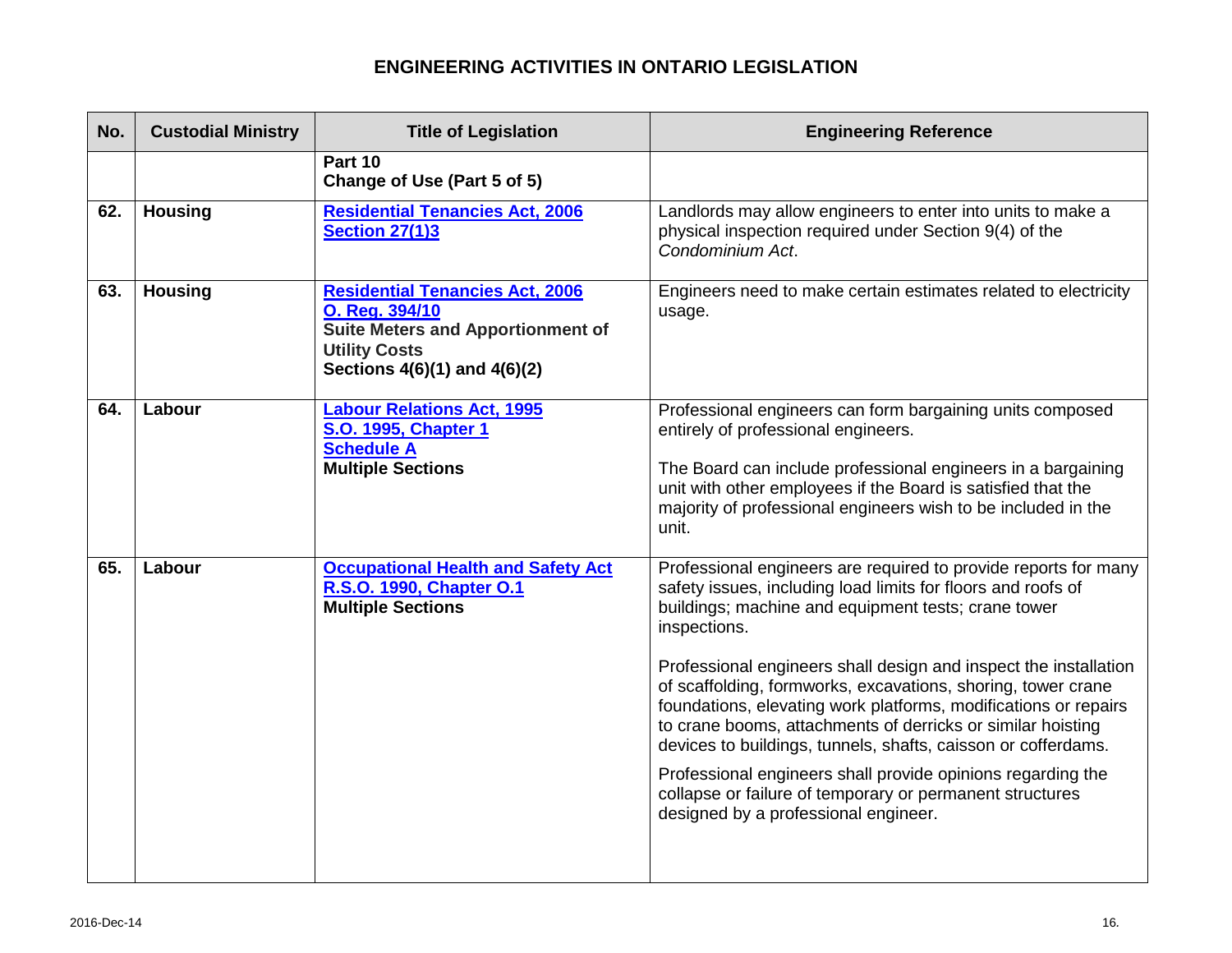| No. | <b>Custodial Ministry</b> | <b>Title of Legislation</b> | <b>Engineering Reference</b>                                                                                                                                                                                                                                                                                                                                           |
|-----|---------------------------|-----------------------------|------------------------------------------------------------------------------------------------------------------------------------------------------------------------------------------------------------------------------------------------------------------------------------------------------------------------------------------------------------------------|
|     |                           |                             | Inspections                                                                                                                                                                                                                                                                                                                                                            |
|     |                           |                             | 54.(k) require in writing an employer to have equipment,<br>machinery or devices tested, at the expense of the employer,<br>by a professional engineer and to provide, at the expense of<br>the employer, a report bearing the seal and signature of the<br>professional engineer stating that the equipment, machine or<br>device is not likely to endanger a worker; |
|     |                           |                             | (I) require in writing that any equipment, machinery or device<br>not be used pending testing described in clause (k);                                                                                                                                                                                                                                                 |
|     |                           |                             | (m) require in writing an owner, constructor or employer to<br>provide, at the expense of the owner, constructor or employer,<br>a report bearing the seal and signature of a professional<br>engineer stating,                                                                                                                                                        |
|     |                           |                             | (i) the load limits of a building, structure, or any part thereof,<br>or any other part of a workplace, whether temporary or<br>permanent,                                                                                                                                                                                                                             |
|     |                           |                             | (ii) that a building, structure, or any part thereof, or any<br>other part of a workplace, whether temporary or<br>permanent, is capable of supporting or withstanding the<br>loads being applied to it or likely to be applied to it, or                                                                                                                              |
|     |                           |                             | (iii) that a building, structure, or any part thereof, or any<br>other part of a workplace, whether temporary or<br>permanent, is capable of supporting any loads that may<br>be applied to it,                                                                                                                                                                        |
|     |                           |                             | (A) as determined by the applicable design<br>requirements established under the version of the<br>Building Code that was in force at the time of its<br>construction,                                                                                                                                                                                                 |
|     |                           |                             | (B) in accordance with such other requirements as may<br>be prescribed, or                                                                                                                                                                                                                                                                                             |
|     |                           |                             | (C) in accordance with good engineering practice, if<br>sub-subclauses (A) and (B) do not apply;                                                                                                                                                                                                                                                                       |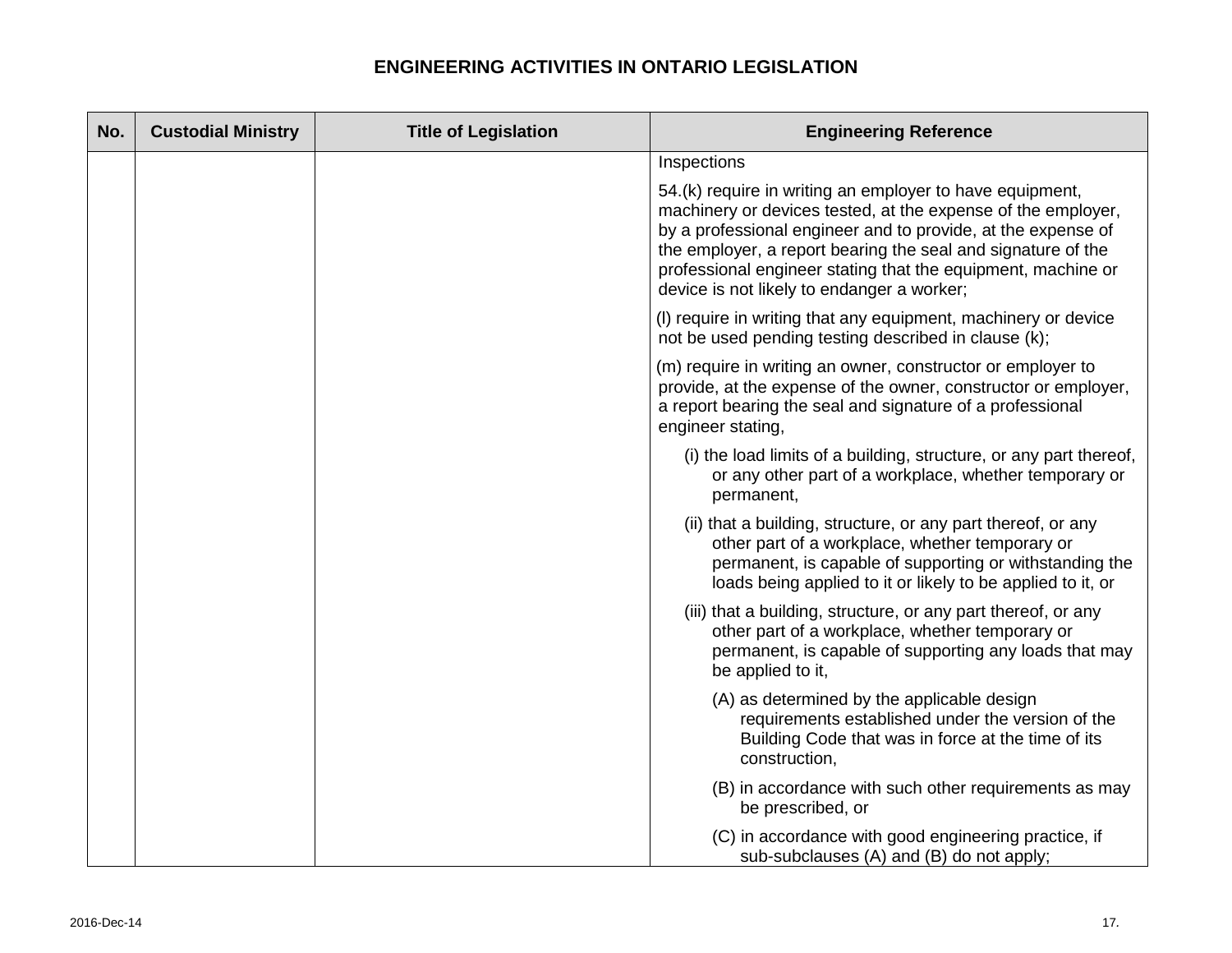| No. | <b>Custodial Ministry</b> | <b>Title of Legislation</b>                                                                                                                                         | <b>Engineering Reference</b>                                                                                                                                                                                                                                                                                                                                                     |
|-----|---------------------------|---------------------------------------------------------------------------------------------------------------------------------------------------------------------|----------------------------------------------------------------------------------------------------------------------------------------------------------------------------------------------------------------------------------------------------------------------------------------------------------------------------------------------------------------------------------|
|     |                           |                                                                                                                                                                     | (n) require in writing an owner of a mine or part thereof to<br>provide, at the owner's expense, a report in writing bearing the<br>seal and signature of a professional engineer stating that the<br>ground stability of, the mining methods and the support or rock<br>reinforcement used in the mine or part thereof is such that a<br>worker is not likely to be endangered; |
| 66. | Labour                    | <b>Occupational Health and Safety Act</b><br>R.S.O. 1990, O. Reg. 714/94<br><b>Firefighters-Protective Equipment</b><br>Section 3(2)                                | 3. (1) Anything may vary from a standard prescribed by this<br>Regulation if,<br>(a) the variation maintains or increases the protection for<br>the health or safety of workers; and<br>$(2)$ The notice under clause $(1)(b)$ is not required if a<br>professional engineer has certified in writing that the variation<br>meets the criteria set out in clause (1)(a).         |
| 67. | Labour                    | <b>Occupational Health and Safety Act</b><br>R.S.O. 1990, Reg. 851<br>Amended to O. Reg. 280/05<br><b>Industrial Establishments</b><br><b>Multiple Sections</b>     | Professional engineers shall carry out pre-start health and<br>safety reviews, and file a report.                                                                                                                                                                                                                                                                                |
| 68. | Labour                    | <b>Occupational Health and Safety Act</b><br>R.S.O. 1990, Reg. 854<br><b>Amended to O. Reg. 31/04</b><br><b>Mines and Mining Plants</b><br><b>Multiple Sections</b> | Professional engineers shall design mine trolley line systems,<br>tailings dams, headframe for hoisting plant, mine design and<br>alterations to mine geometry.                                                                                                                                                                                                                  |
|     |                           |                                                                                                                                                                     | Several references to "sound geotechnical engineering<br>practice", "good engineering practice", "good engineering<br>standards", "appropriate engineering standards".                                                                                                                                                                                                           |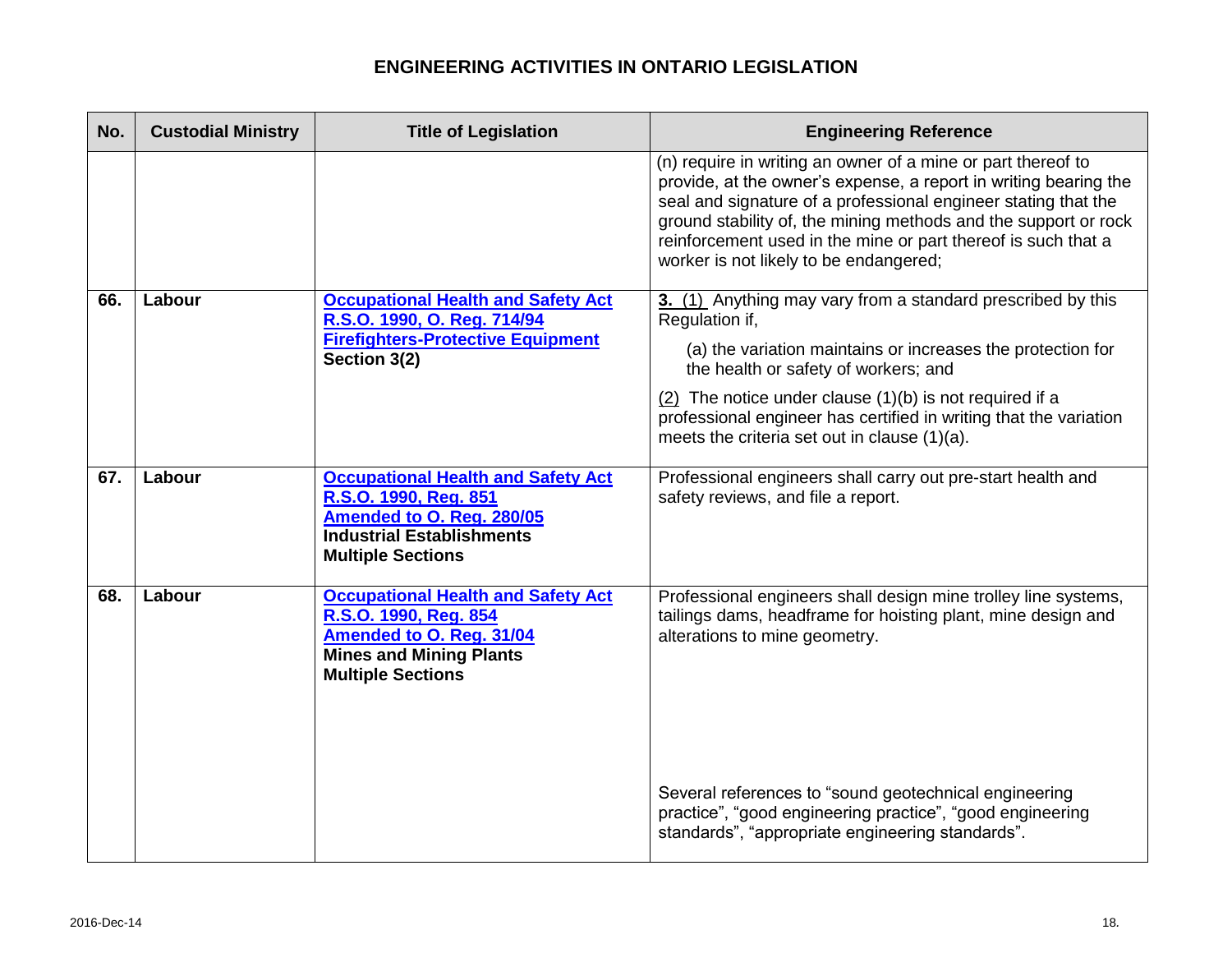| No.             | <b>Custodial Ministry</b> | <b>Title of Legislation</b>                                                                                                                                | <b>Engineering Reference</b>                                                                                                                                                                                                                                                                                                           |
|-----------------|---------------------------|------------------------------------------------------------------------------------------------------------------------------------------------------------|----------------------------------------------------------------------------------------------------------------------------------------------------------------------------------------------------------------------------------------------------------------------------------------------------------------------------------------|
|                 |                           |                                                                                                                                                            | 225.(1) Before a sheave is used, a certificate for the sheave<br>shall be obtained from the manufacturer of the sheave or a<br>professional engineer competent in sheave design                                                                                                                                                        |
| 69.             | Labour                    | <b>Occupational Health and Safety Act</b>                                                                                                                  | Use of engineering controls,                                                                                                                                                                                                                                                                                                           |
|                 |                           | R.S.O. 1990, Reg. 855, Oil and Gas -<br><b>Offshore</b>                                                                                                    | A hoisting rope, chain, sling or fitting shall,                                                                                                                                                                                                                                                                                        |
|                 |                           | Amended to 421/10                                                                                                                                          | (c) have the safe-working load established by,                                                                                                                                                                                                                                                                                         |
|                 |                           | <b>Multiple Sections</b>                                                                                                                                   | (i) a professional engineer                                                                                                                                                                                                                                                                                                            |
|                 |                           |                                                                                                                                                            | Design a system used to maintain drilling fluid.                                                                                                                                                                                                                                                                                       |
| 70.             | Labour                    | <b>Occupational Health and Safety Act</b><br>R.S.O. 1990,<br>O. Reg 490/09, Designated Substances<br><b>Multiple Sections</b>                              | Requirement for and definition of "engineering controls".                                                                                                                                                                                                                                                                              |
| $\overline{71}$ | Labour                    | <b>Occupational Health and Safety Act</b><br>R.S.O. 1990,<br>O. Reg. 213/91, Construction Projects<br>As Amended By Reg. 96/11<br><b>Multiple Sections</b> | Various - Accident Notices and Reports, Protective Clothing,<br>Equipment and Devices, Formwork, Work Platforms,<br>Scaffolding, Cranes, Tower Cranes, Drill Rigs, Derricks and<br>other Hoisting Devices, Support Systems, Rotary Digging,<br>Excavations, Protection of Adjacent Structures, Tunnel Shafts,<br>Air Locks, Hoistways. |
|                 |                           |                                                                                                                                                            | 1.1 In this Regulation, a requirement that something be done in<br>accordance with good engineering practice includes a<br>requirement that it be done in a manner that protects the health<br>and safety of all workers. O. Reg. 85/04, s. 2.                                                                                         |
|                 |                           |                                                                                                                                                            | 1.2 In this Regulation, a requirement that a design, drawing,<br>instruction, report, specification, opinion or other document be<br>prepared by a professional engineer includes a requirement<br>that he or she sign and seal it.                                                                                                    |
|                 |                           |                                                                                                                                                            | 1. "generic installation drawing" means a drawing and related<br>documentation, if any, that,                                                                                                                                                                                                                                          |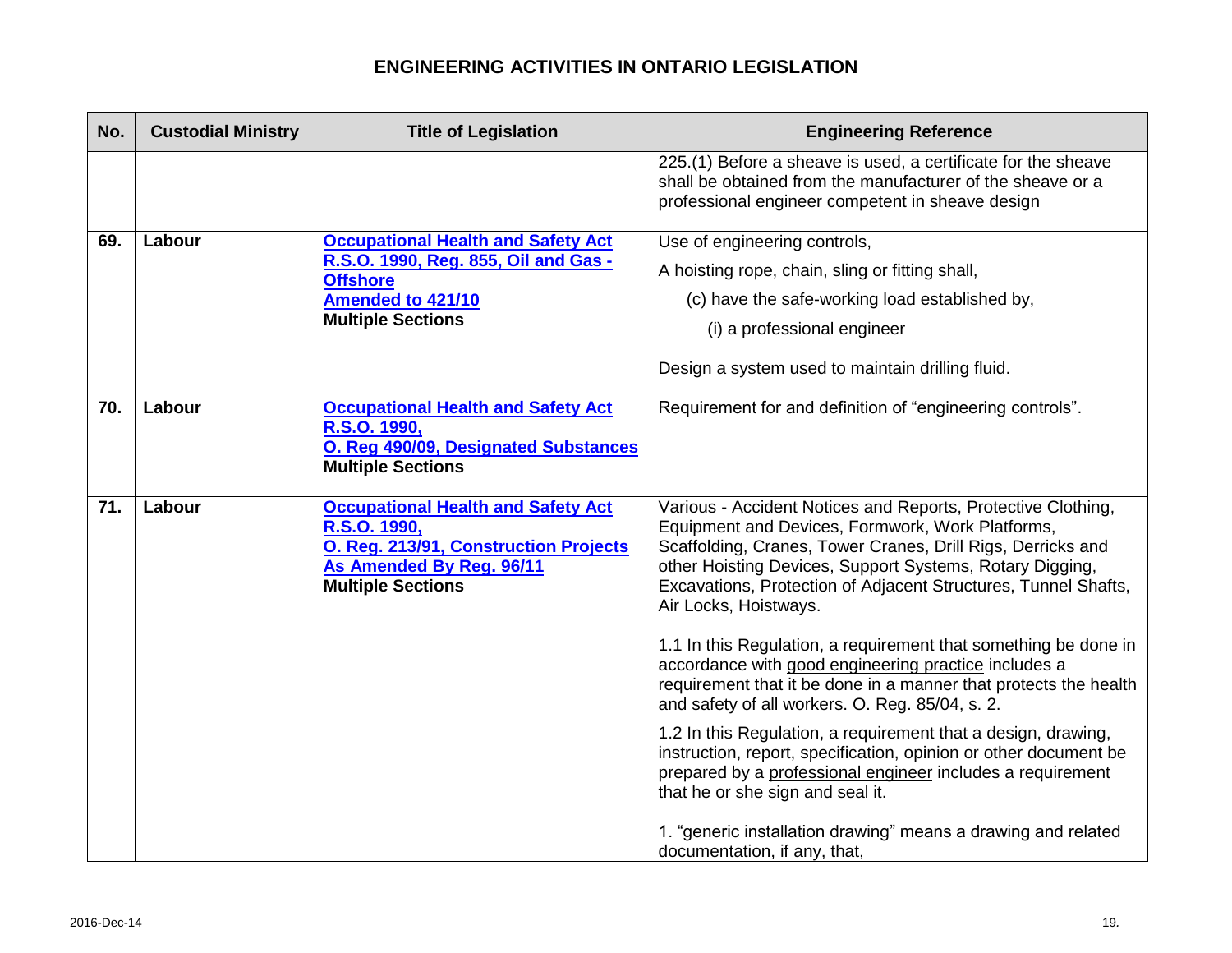| No. | <b>Custodial Ministry</b> | <b>Title of Legislation</b> | <b>Engineering Reference</b>                                                                                                                                                                                                                                                                                                                                                                                                                                                                    |
|-----|---------------------------|-----------------------------|-------------------------------------------------------------------------------------------------------------------------------------------------------------------------------------------------------------------------------------------------------------------------------------------------------------------------------------------------------------------------------------------------------------------------------------------------------------------------------------------------|
|     |                           |                             | (a) identifies components, configurations and load<br>limitations of a suspended work platform system or<br>powered boatswain's chair,                                                                                                                                                                                                                                                                                                                                                          |
|     |                           |                             | (b) is intended to be used at any location where all of the<br>requirements in the drawing and documentation are<br>satisfied, and                                                                                                                                                                                                                                                                                                                                                              |
|     |                           |                             | (c) bears the seal and signature of a professional engineer<br>confirming that a suspended work platform system or<br>boatswain's chair installed in accordance with the<br>drawing would be in compliance with the requirements<br>of this Regulation;                                                                                                                                                                                                                                         |
|     |                           |                             | 157. (1) No tower crane shall be erected at a project<br>except in accordance with this section. O. Reg. 213/91,<br>s. 157 (1).                                                                                                                                                                                                                                                                                                                                                                 |
|     |                           |                             | (2) The foundations supporting a tower crane shall be<br>designed by a professional engineer in accordance with the<br>crane manufacturer's specifications and shall be constructed in<br>accordance with the design. O. Reg. 213/91, s. 157 (2).                                                                                                                                                                                                                                               |
|     |                           |                             | (3) The shoring and bracing that support a tower crane or<br>tie it in place shall be designed by a professional engineer in<br>accordance with the crane manufacturer's specifications and<br>shall be installed in accordance with the design. O. Reg.<br>213/91, s. 157 (3).                                                                                                                                                                                                                 |
|     |                           |                             | (4) The structural engineer responsible for the structural<br>integrity of the building or structure shall review the design<br>drawings for the foundation, shoring and bracing for a tower<br>crane before the crane is erected at a project to ensure the<br>structural integrity of the building or structure. O. Reg. 213/91,<br>s. 157 (4).<br>(5) The structural engineer who reviews the design<br>drawings shall sign the drawings upon approving them. O. Reg.<br>213/91, s. 157 (5). |
|     |                           |                             | (6) The constructor shall keep at the project while a tower<br>crane is erected a copy of the signed design drawings for its                                                                                                                                                                                                                                                                                                                                                                    |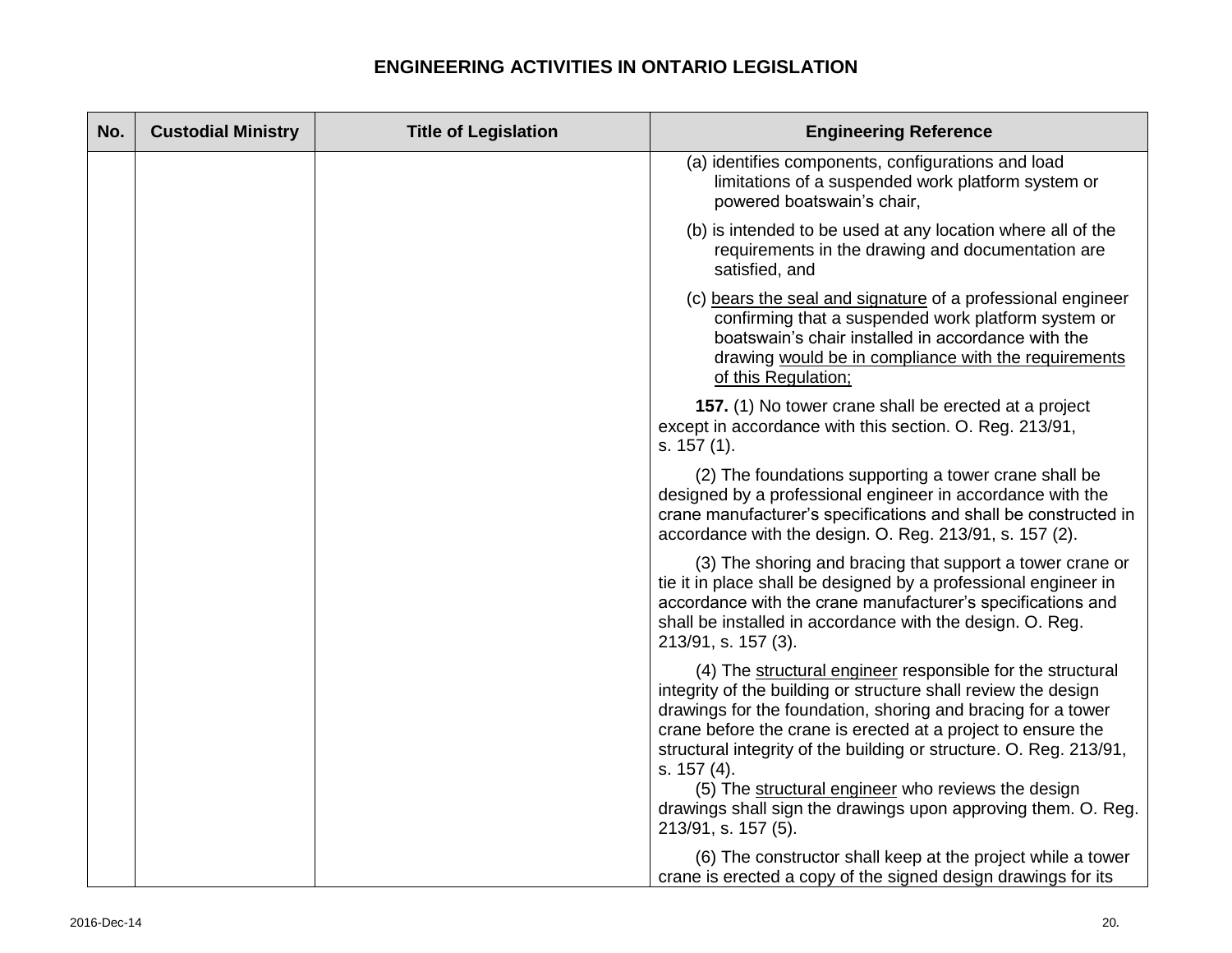| No. | <b>Custodial Ministry</b> | <b>Title of Legislation</b>                                                                                               | <b>Engineering Reference</b>                                                                                                                                                                                                                                                                                                                                   |
|-----|---------------------------|---------------------------------------------------------------------------------------------------------------------------|----------------------------------------------------------------------------------------------------------------------------------------------------------------------------------------------------------------------------------------------------------------------------------------------------------------------------------------------------------------|
|     |                           |                                                                                                                           | foundation, shoring and bracing and any written opinion about<br>the drawings by a structural engineer.                                                                                                                                                                                                                                                        |
|     |                           |                                                                                                                           | 166. (4) The constructor shall ensure that the structural<br>engineer responsible for the structural integrity of a building or<br>structure reviews and approves in writing the design drawings<br>and specifications for a derrick, stiff-leg derrick or similar<br>hoisting device before it is installed.                                                  |
|     |                           |                                                                                                                           | 234. (1) The walls of an excavation shall be supported by<br>a support system that complies with sections 235, 236, 237,<br>238, 239 and 241. O. Reg. 213/91, s. 234 (1).                                                                                                                                                                                      |
|     |                           |                                                                                                                           | (2) Subsection (1) does not apply with respect to an<br>excavation,                                                                                                                                                                                                                                                                                            |
|     |                           |                                                                                                                           | (h) that is not a trench and is not made in Type 4 soil<br>and with respect to which a professional engineer<br>has given a written opinion that the walls of the<br>excavation are sufficiently stable that no worker<br>will be endangered if no support system is used                                                                                      |
| 72. | Labour                    | <b>Occupational Health and Safety Act</b><br>R.S.O. 1990, O. Reg. 629/94<br><b>Diving Operations</b><br><b>Section 22</b> | (f) is designed in accordance with good engineering practice;                                                                                                                                                                                                                                                                                                  |
| 73. | Labour                    | <b>Occupational Health and Safety Act</b><br>R.S.O.1990, O. Reg. 856<br><b>Roll-Over Protective Structures</b>            | Roll-over protective structures must be certified by a<br>professional engineer.                                                                                                                                                                                                                                                                               |
|     |                           | Sections $5(1)(b)(i)$ and $5(2)$                                                                                          | 5.(2) Every custom built roll-over protective structure, every<br>repair to such a structure and every custom built modification to<br>a roll-over protective structure shall be certified as meeting the<br>requirements of clause (1)(a) by a professional engineer who is<br>registered or licensed as such under the Professional<br><b>Engineers Act.</b> |
| 74. | Labour                    | <b>Occupational Health and Safety Act</b><br>R.S.O.1990, O. Reg. 859                                                      | Certain scaffolds and other supports must be designed by a<br>professional engineer, and collapsed structures designed by an                                                                                                                                                                                                                                   |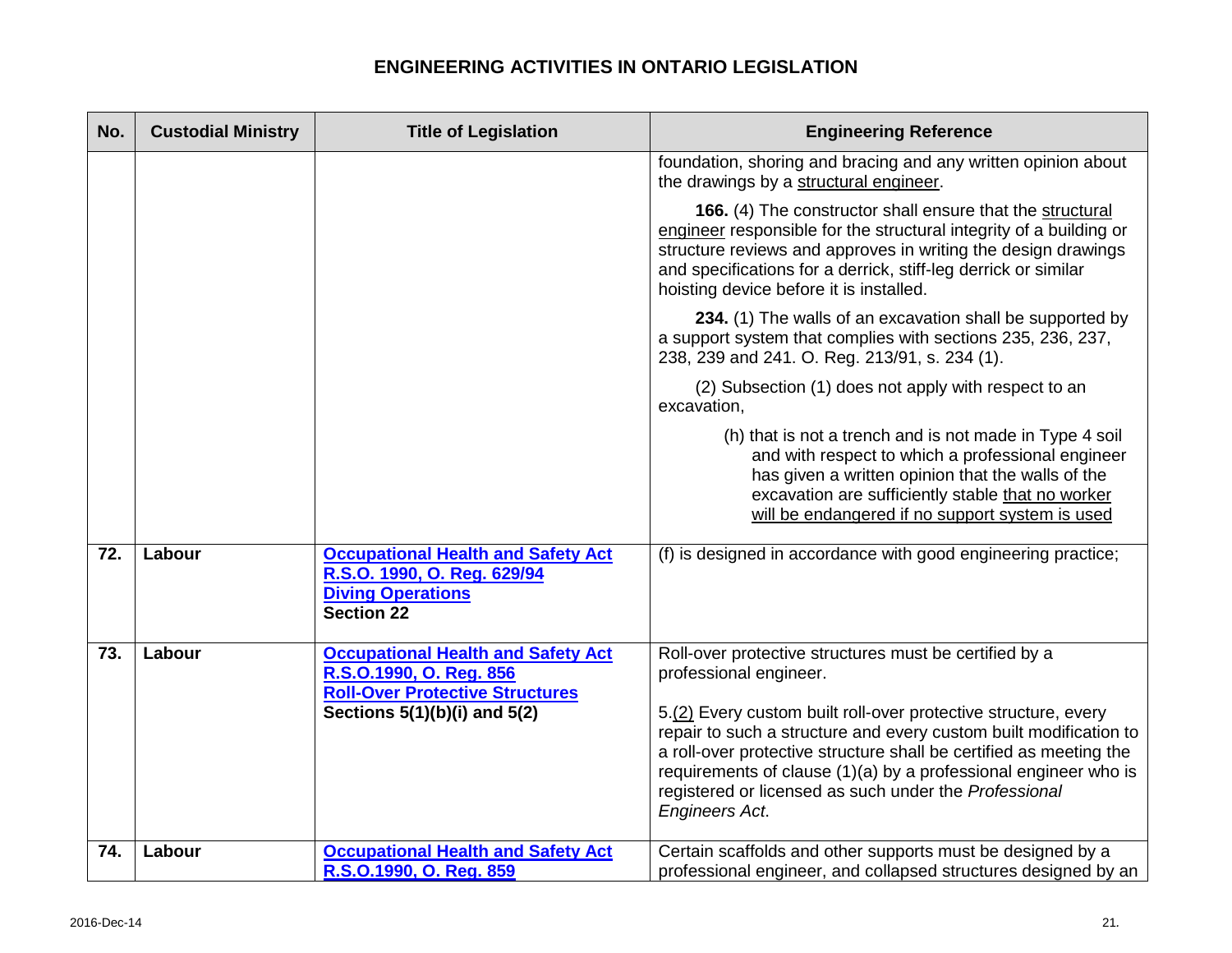| No. | <b>Custodial Ministry</b> | <b>Title of Legislation</b>                                                                                                                         | <b>Engineering Reference</b>                                                                                                                                                                                                                                                                         |
|-----|---------------------------|-----------------------------------------------------------------------------------------------------------------------------------------------------|------------------------------------------------------------------------------------------------------------------------------------------------------------------------------------------------------------------------------------------------------------------------------------------------------|
|     |                           | <b>Window Cleaning</b><br><b>Multiple Sections</b>                                                                                                  | engineer must be reported under the Occupational Health and<br>Safety Act.                                                                                                                                                                                                                           |
|     |                           |                                                                                                                                                     | 24(e) if the platform consists of planks manufactured of<br>laminated wood, metal or a combination of materials, shall<br>consist of planks tested in accordance with good engineering<br>practice to demonstrate their structural equivalence to the sawn<br>lumber planks specified in clause (d). |
| 75. | Labour                    | <b>Occupational Health and Safety Act</b><br>R.S.O.1990, O. Reg. 67/93<br><b>Health Care And Residential Facilities</b><br><b>Multiple Sections</b> | Certain scaffolds and other supports must be designed by a<br>professional engineer, and collapsed scaffolds built by an<br>engineer must be reported under the Occupational Health and<br>Safety Act.                                                                                               |
|     |                           |                                                                                                                                                     | Similar to Reg. 859.                                                                                                                                                                                                                                                                                 |
| 76. | <b>Municipal Affairs</b>  | <b>City of Toronto Act 2006,</b><br>O. Reg. 596/06<br><b>Local Improvement Charges - Priority</b><br><b>Lien Status</b>                             | "Engineer" includes a person whom the City requires or<br>authorizes to perform any duty that this Regulation requires or<br>authorizes an engineer to perform.                                                                                                                                      |
|     |                           | <b>Multiple Sections</b>                                                                                                                            | "Lifetime", as applied to a work, means its lifetime as estimated<br>by the engineer or, in the case of an appeal, as finally<br>determined by the committee of revision.                                                                                                                            |
|     |                           |                                                                                                                                                     | Engineering expenses included.                                                                                                                                                                                                                                                                       |
|     |                           |                                                                                                                                                     | Engineer to estimate and certify cost of work.                                                                                                                                                                                                                                                       |
| 77. | <b>Municipal Affairs</b>  | Municipal Act 2001, O. Reg 586/06<br><b>Local Improvement Charges - Priority</b><br><b>Lien Status</b><br><b>Multiple Sections</b>                  | "Engineer" includes a person whom the municipality requires or<br>authorizes to perform any duty that this Regulation requires or<br>authorizes an engineer to perform.                                                                                                                              |
| 78. | <b>Municipal Affairs</b>  | <b>Ontario Municipal Board Act, R.S.O.</b><br>1990, Chapter O. 28<br><b>Multiple Sections</b>                                                       | Appointment of "engineer" under the Drainage Act.                                                                                                                                                                                                                                                    |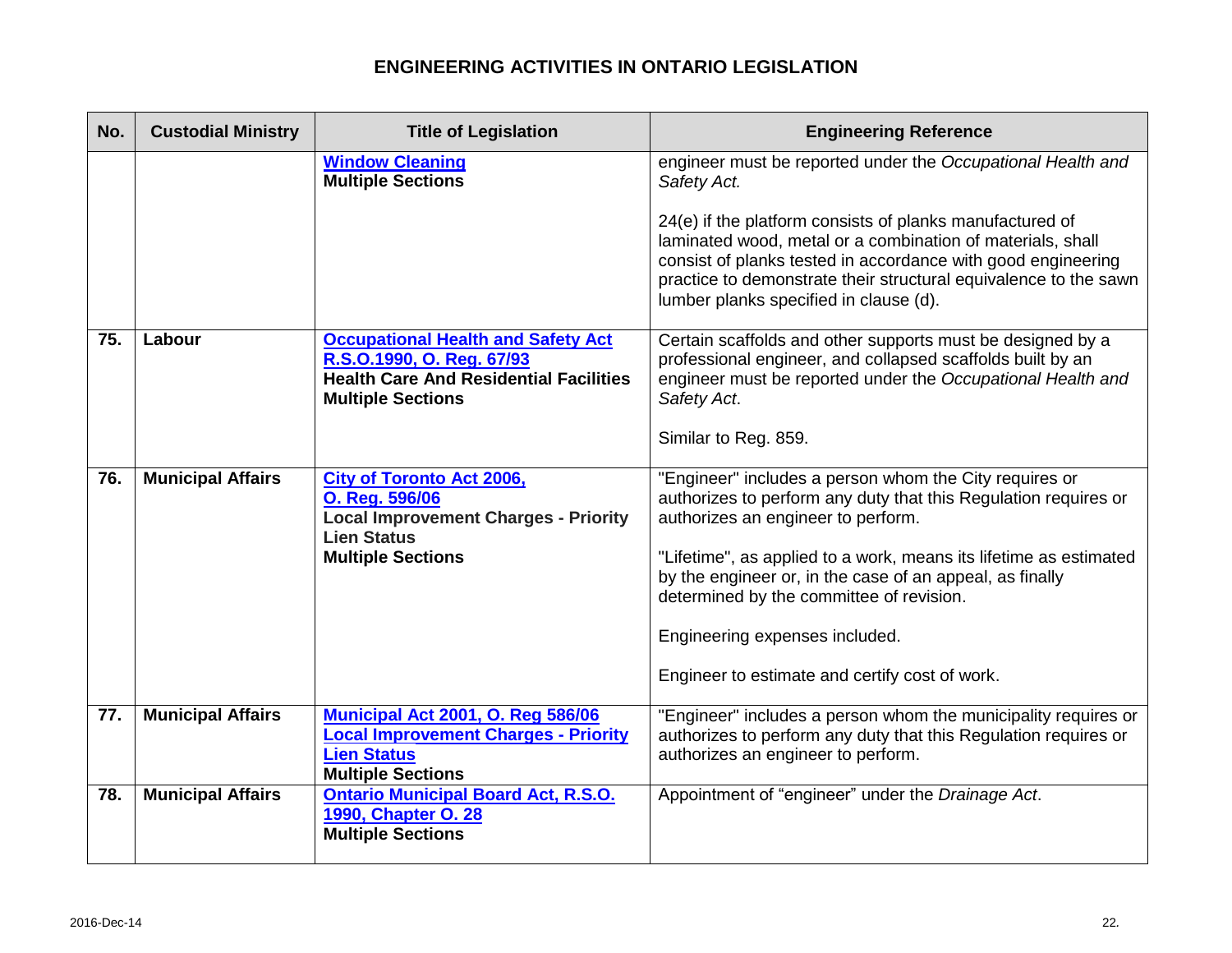| No. | <b>Custodial Ministry</b>                | <b>Title of Legislation</b>                                                                      | <b>Engineering Reference</b>                                                                                                                                                                                                                                                                                                                                                                                                                                                                                                                                                                                                                                                                                                                                                            |
|-----|------------------------------------------|--------------------------------------------------------------------------------------------------|-----------------------------------------------------------------------------------------------------------------------------------------------------------------------------------------------------------------------------------------------------------------------------------------------------------------------------------------------------------------------------------------------------------------------------------------------------------------------------------------------------------------------------------------------------------------------------------------------------------------------------------------------------------------------------------------------------------------------------------------------------------------------------------------|
| 79. | <b>Municipal Affairs</b>                 | <b>Development Charges Act, 1997</b><br><b>General, O. Reg. 82/98</b><br>Section 3(1)(iv)        | 1. A section that sets out the state of local infrastructure and<br>that sets out.<br>iv. the asset condition based on standard engineering practices<br>for all assets.                                                                                                                                                                                                                                                                                                                                                                                                                                                                                                                                                                                                                |
| 80. | <b>Natural Resources</b><br>and Forestry | <b>Surveyors Act, R.S.O. 1990</b><br>Section $1(3)(a)$                                           | Engineers who are performing surveying activities are not<br>considered to be engaging in the practice of surveying for the<br>purpose of the Act.<br>(3) An individual who performs an act that is within the<br>practice of professional surveying is not engaging in the<br>practice of professional surveying for the purposes of this Act if,<br>(a) the individual is the holder of a licence, temporary<br>licence, provisional licence or limited licence under<br>the Professional Engineers Act and is competent<br>by virtue of training and experience, in accordance<br>with the regulations made under that Act, to carry<br>out acts that would be within the practice of<br>professional surveying but that would not be within<br>the practice of cadastral surveying; |
| 81. | <b>Natural Resources</b><br>and Forestry | <b>Aggregate Resources Act</b><br>R.S.O. 1990, Chapter A. 8<br>Section 8(4)                      | Site plans submitted with permit must be done by professional<br>engineer, surveyor or landscape architect.                                                                                                                                                                                                                                                                                                                                                                                                                                                                                                                                                                                                                                                                             |
| 82. | <b>Natural Resources</b><br>and Forestry | <b>Lakes and Rivers Improvement Act</b><br>R.S.O. 1990, Chapter L. 3<br><b>Multiple Sections</b> | Refers to reports prepared by professional engineers regarding<br>the construction, construction or condition of dams.<br>The Minister may require a professional engineer to inspect a<br>dam.                                                                                                                                                                                                                                                                                                                                                                                                                                                                                                                                                                                         |
| 83. | <b>Natural Resources</b><br>and Forestry | <b>Ministry Of Natural Resources Act</b><br>1990, CM. 31<br>Section 5(1)(b)                      | Appointment of a Surveyor General to conduct engineering.                                                                                                                                                                                                                                                                                                                                                                                                                                                                                                                                                                                                                                                                                                                               |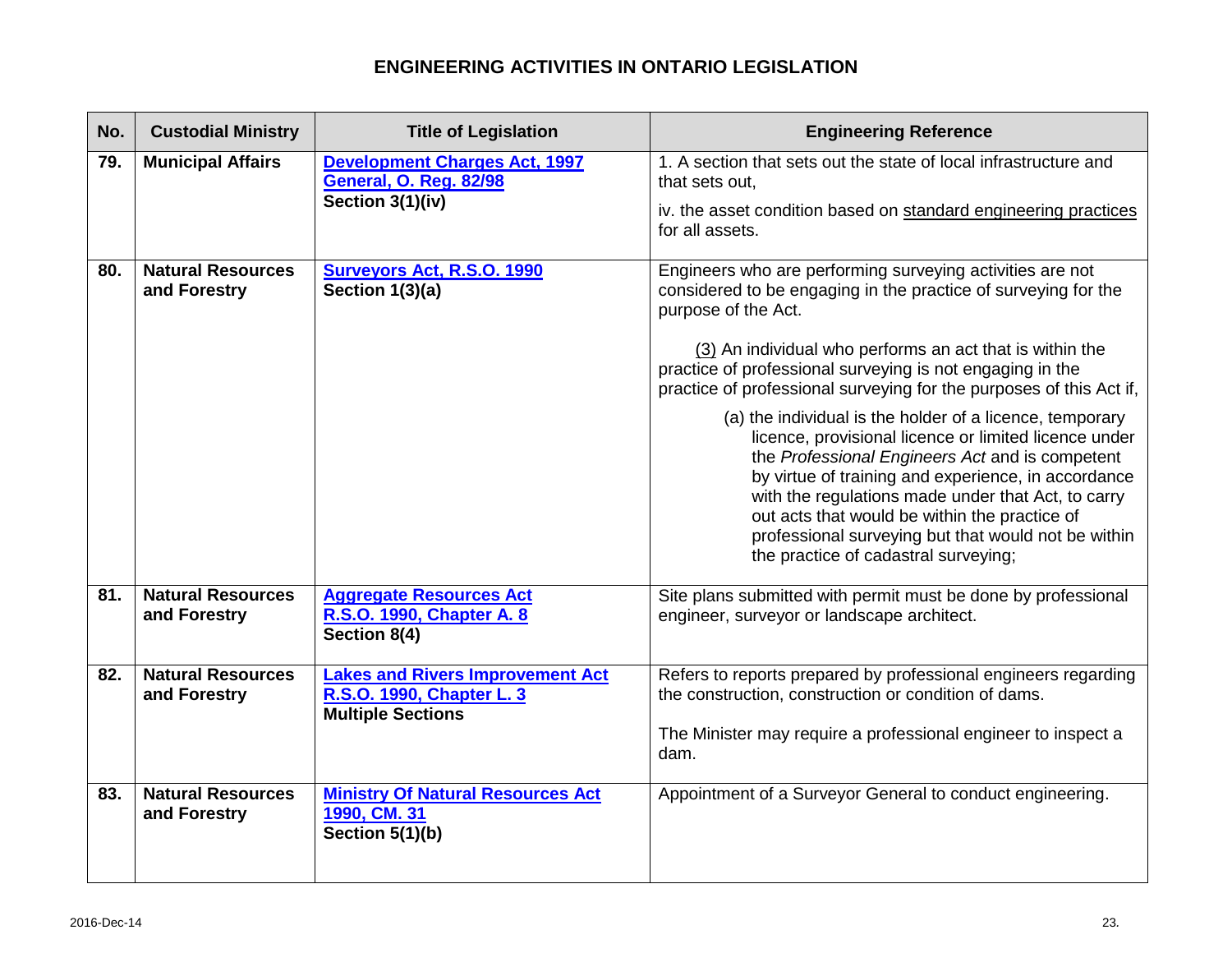| No. | <b>Custodial Ministry</b>                        | <b>Title of Legislation</b>                                                                                                                                             | <b>Engineering Reference</b>                                                                                                                                                                                                                                                                                                                                                                                            |
|-----|--------------------------------------------------|-------------------------------------------------------------------------------------------------------------------------------------------------------------------------|-------------------------------------------------------------------------------------------------------------------------------------------------------------------------------------------------------------------------------------------------------------------------------------------------------------------------------------------------------------------------------------------------------------------------|
| 84. | <b>Natural Resources</b><br>and Forestry         | <b>Oil, Gas and Salt Resources Act,</b><br>R.S.O. 1990, O. Reg. 245/97<br><b>Exploration, Drilling and Production</b><br><b>Section 11(3)(b)(iv)</b>                    | (b) a technical report of,<br>(iv) the geological and engineering rationale for the size and<br>location of the proposed spacing units.                                                                                                                                                                                                                                                                                 |
| 85. | <b>Natural Resources</b><br>and Forestry         | <b>Professional Foresters Act, 2000,</b><br>O. Reg. 145/01<br>Section 4(11)                                                                                             | Engineers are permitted to practice forestry, if that forestry<br>activities fall within the engineer's generally accepted scope.                                                                                                                                                                                                                                                                                       |
| 86. | <b>Northern</b><br>Development &<br><b>Mines</b> | <b>Mining Act</b><br>R.S.O. 1990, Chapter M. 14<br><b>Sections 118 and 175(4)</b>                                                                                       | The Commissioner appropriating land rights may obtain the<br>services of engineers to examine the property.                                                                                                                                                                                                                                                                                                             |
| 87. | <b>Northern</b><br>Development &<br><b>Mines</b> | <b>Mining Act</b><br>O. Reg. 240/00<br>Amended To O. Reg. 282/03<br><b>Mine Development and Closure under</b><br><b>Part VII of the Act</b><br><b>Multiple Sections</b> | Owners closing a mine or rendering a mine inactive shall have<br>a "qualified" professional engineer assess all surface and<br>subsurface workings to determine their stability.<br>Steel and concrete caps used to seal mine openings shall be<br>designed by a professional engineer and shall not be installed<br>until after a professional engineer inspects and approves the<br>rock at the opening as competent. |
| 88. | <b>Northern</b><br>Development &<br><b>Mines</b> | <b>Professional Geoscientists Act, 2000</b><br><b>Multiple Sections</b>                                                                                                 | Nothing in the Professional Geoscientists Act will affect<br>professional engineers, and professional engineers are able to<br>practice geosciences if they are competent by virtue of training<br>or experience.                                                                                                                                                                                                       |
| 89. | <b>Northern</b><br>Development &<br><b>Mines</b> | <b>Professional Geoscientists Act, 2000,</b><br>O. Reg. 59/01<br><b>Registration</b><br>Sections 9.1(3)(2) and 9.1(4)                                                   | Engineers can provide work experience reports to be used in<br>licensing professional geoscientists.                                                                                                                                                                                                                                                                                                                    |
| 90. | <b>Northern</b><br>Development &<br><b>Mines</b> | <b>Ontario Northland Transportation</b><br><b>Commission Act, R.S.O. 1990</b><br>Section 32                                                                             | Mining cannot take place on or under public roadways unless a<br>plan has been approved by an engineer.                                                                                                                                                                                                                                                                                                                 |